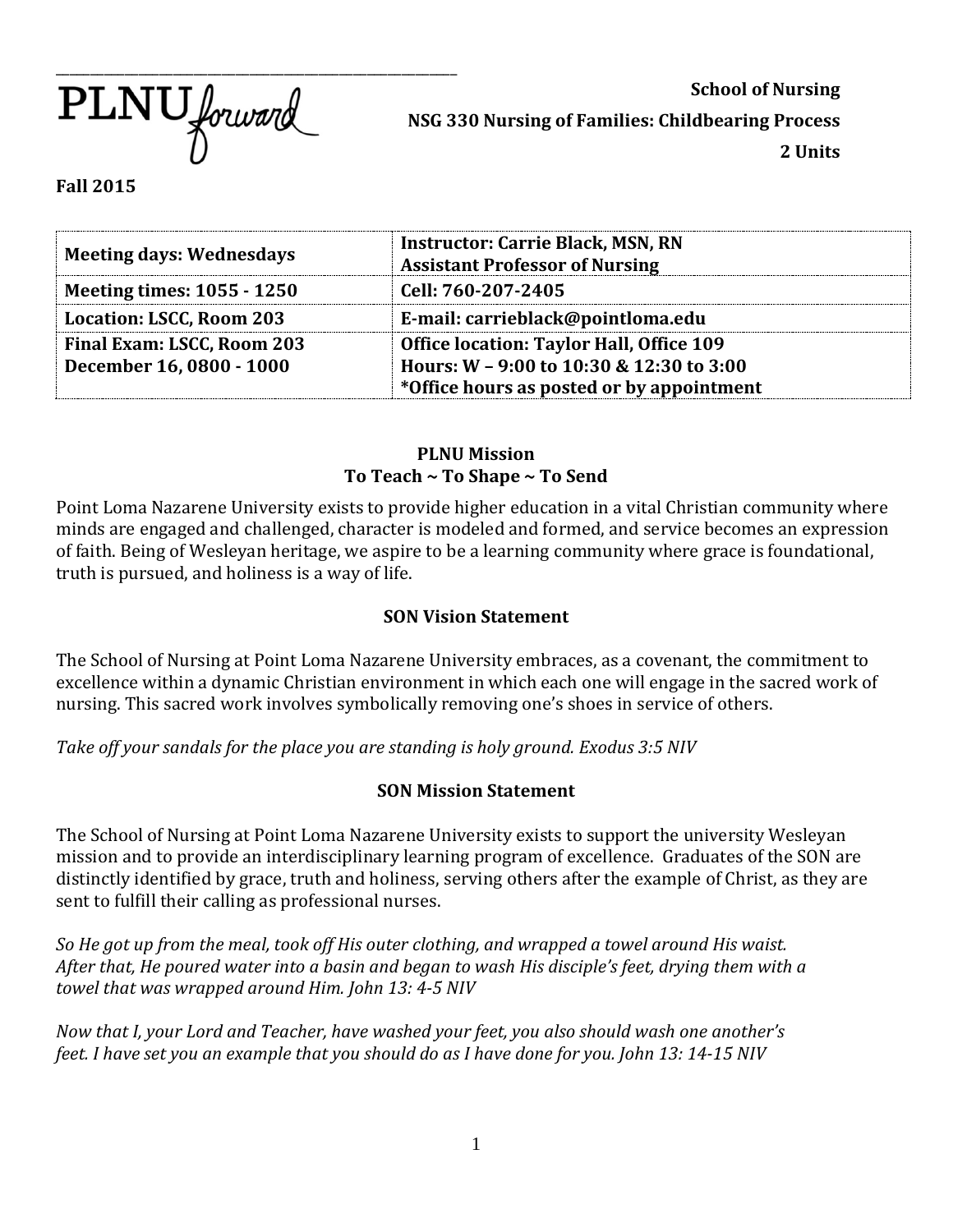# Faculty reserves the right to make necessary schedule changes to this syllabus as the semester progresses.

Every attempt will be made to minimize the inconvenience to the student in the event of a change to the syllabus. Students will be notified of changes via eclass announcement section, with accompanying email notification, in a timely manner.

# **COURSE DESCRIPTION**

This course focuses on nursing theory as it relates to adaptation of families in the childbearing years.

**PREREQUISITE**: Current Junior standing in the nursing program

# **COREQUISITE:** NSG 331

Note: A minimum grade of "C" must be achieved in all co-requisite courses in order to progress in the program.

# **PROGRAM VALUES & COURSE LEARNING OUTCOMES**

Upon completion of NSG 330, the student will meet the following outcomes:

**Inquiring Faithfully -** Student will demonstrate knowledge, skill and behavior of the evidence-based practice of nursing which integrates growth in reasoning, analysis, decision-making and the application of theory with the goal of advocating for others and/or self. This includes holistic nursing skills and the nursing process.

# **Program Learning Outcomes (PLOs)**

- Initiates dialogue regarding current practice to improve healthcare.
- Demonstrates the use of evidence-based practices as an advocate for self and others.
- Promotes positive client outcomes using evidence-based data.
- Provides holistic care by considering all of the client needs (e.g. physical, psychosocial, spiritual, environmental) including family in a multicultural community.
- Engages in self-care practices that facilitate optimal care of clients.

# **NSG 330 Course Learning Outcomes (CLOs)**

- 1. Implement individualized evidence-based nursing care that reflects an understanding of pregnancy and the management of pregnancy/childbirth/neonatal-related conditions (PLO 1.2).
- 2. Acknowledge own strengths and limitations related to therapeutic patient centered care (PLO 1.5)

**Caring Faithfully -** The student will embrace a calling to the ministry of compassionate care for all people in response to God's grace, which aims to foster optimal health and bring comfort in suffering and death.

# **Program Learning Outcomes (PLOs)**

- Demonstrates compassionate care to all people while mirroring Christ's love for all.
- Partners with the community to establish a trusting relationship
- Demonstrates ethics and values consistent with the practice of professional nursing.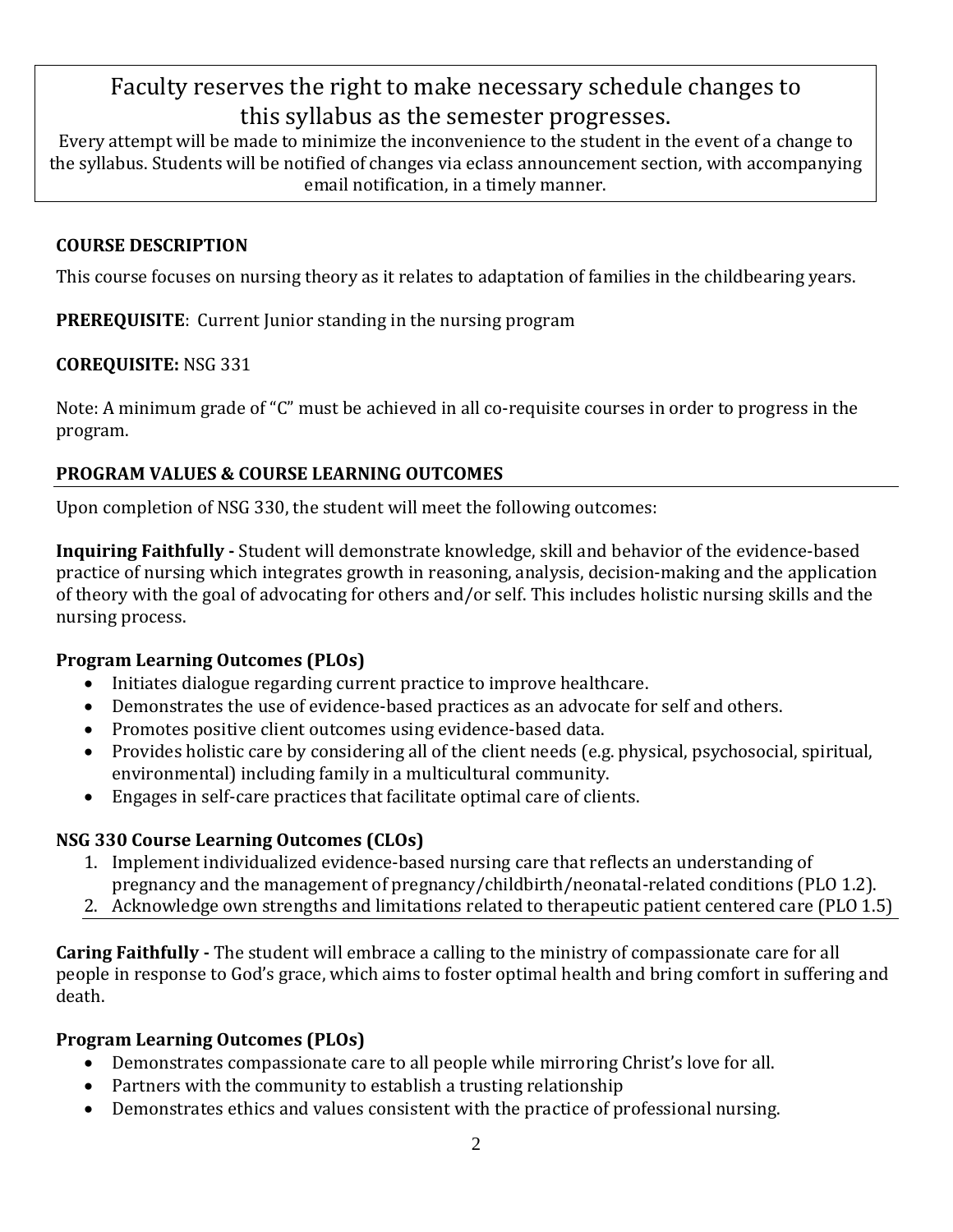# **NSG 330 Course Learning Outcomes (CLOs)**

- 1. Integrate multiple dimensions of patient-centered care (PLO 2.1; BSN essential IX-5; QSEN patient-centered care)
- 2. Adapts family-centered care to the body, mind, emotion, spirit and social/cultural preferences within the patient and family environment (PLO 2.3; QSEN Patient-centered care)

**Communicating Faithfully -** The student will actively engage in the dynamic interactive process that is intrapersonal and interpersonal with the goal of advocating for others and/or self. This includes effective, culturally appropriate communication conveys information, thoughts, actions and feelings through the use of verbal and nonverbal skills.

# **Program Learning Outcomes (PLOs)**

- Engages in active listening to promote therapeutic relationships
- Demonstrates effective verbal and nonverbal communication skills to provide patient care
- Dialogs with members of the healthcare team, including the patient, to facilitate positive patient outcomes.
- Advocates for patients/families and self
- Implements patient care while honoring the diversity of patients, families and communities

# **NSG 330 Course Learning Outcomes (CLOs)**

- 1. Foster open communication among the healthcare team to improve patient health outcomes (PLO 3.3; BSN essential VI-4; QSEN teamwork and collaboration).
- 2. Engage information technologies to provide effective patient care (PLO 3.4; BSN essential I-4; QSEN Informatics).
- 3. Evaluates the impact of culture, ethnicity and family dynamics on clinical decision-making (PLO 3.5; QSEN Patient-centered care).

**Following Faithfully –** Defined as claiming the challenge from Florence Nightingale that nursing is a "divine imposed duty of ordinary work." The nursing student will integrate the ordinary work by complying with and adhering to regulatory and professional standards (e.g. ANA Code of Ethics, the California Board of Registered Nursing, Scope of Nursing Practice, SON Handbook). This includes taking responsibility, being accountable for all actions and treating others with respect and dignity.

# **Program Learning Outcomes (PLOs)**

- Engages in a professional practice environment that promotes nursing excellence
- Provides patient care within the boundaries designated by regulatory agencies, professional practices and ethical standards of a Christian nurse
- Avails self of learning opportunities to cultivate the life-long learning process

# **NSG 330 Course Learning Outcomes (CLOs)**

1. Applies professional standards of care according to ethical, legal and Christian principles (PLO 4.2; BSN essential VIII-1,2;)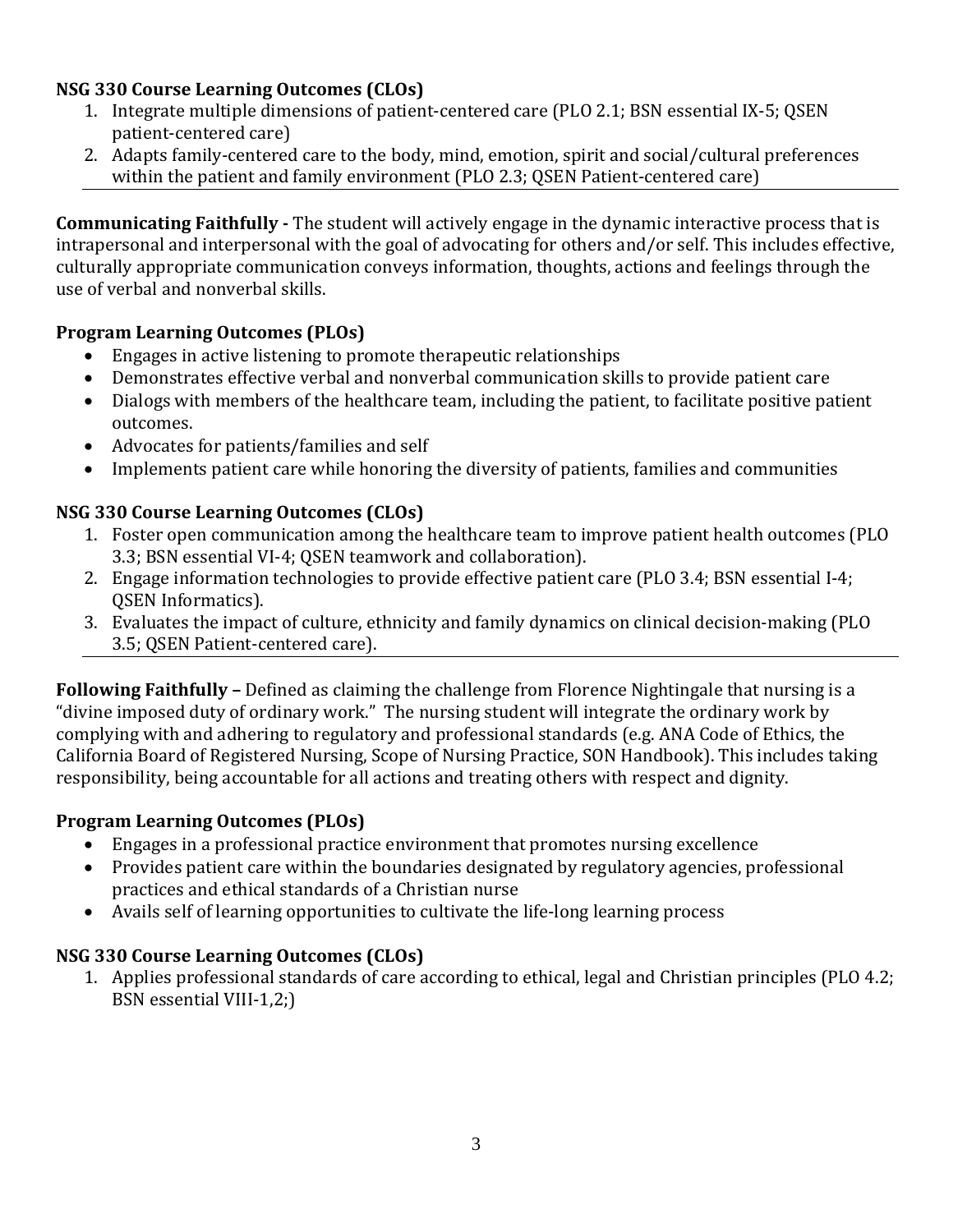**Leading Faithfully -** The student will incorporate a foundational relationship with Christ and others and embrace a willingness to serve others in the midst of life circumstances (e.g., illness, injustice, poverty). The student will role-model the need for "Sabbath Rest" as a means of personal renewal, and true care of the self, so that service to others is optimally achieved. The student will incorporate the characteristics of a servant leader including: humility, courage, forgiveness, and discernment.

# **Program Learning Outcomes (PLOs)**

- Provides graceful service through compassionate responses to others' needs
- Demonstrates the principles of a servant leader as a reflection of Christ's love.
- Exhibits patient advocacy that reflects sensitivity to diversity in a holistic manner

# **NSG 330 Course Learning Outcomes (CLOs)**

1. Analyze servant leadership concepts and skills for patient safety and high quality care (PLO 5.2; BSN essential II-2;)

# **COURSE CREDIT HOUR INFORMATION**

In the interest of providing sufficient time to accomplish the stated Course Learning Outcomes, this class meets the PLNU credit hour policy for a 2 unit class delivered over 15 weeks. Specific details about how the class meets the credit hour requirement can be provided upon request.

# **COURSE CONTENT OUTLINE**

- I. Introduction
- II. Pregnancy
	- A. Anatomy and physiology of pregnancy
	- B. Fetal development and newborn transition
	- C. Maternal and fetal nutrition
	- D. Intrapartum fetal assessment
- III. Stages of Labor and Postpartum
	- A. First stage of labor
	- B. Second stage of labor
	- C. Third stage of labor
	- D. Postpartum- the fourth trimester
- IV. Maternal and Fetal Complications of Pregnancy and Birth
	- A. Diabetes in pregnancy
	- B. Preterm labor (PTL)
	- C. Hypertensive Disorders of Pregnancy
	- D. Placental/Cord anomalies
	- E. Hyperemesis gravidarum
- V. The High Risk Neonate
	- A. Prematurity
	- B. Intrauterine Growth Restriction (IUGR)
	- C. Birth defects
	- D. Discharge planning and home care for high-risk newborns and their families
- VI. Ethical Issues Related to the Childbearing Family
	- A. Human Cloning
	- B. Sex Selection
	- C. Fetal Rights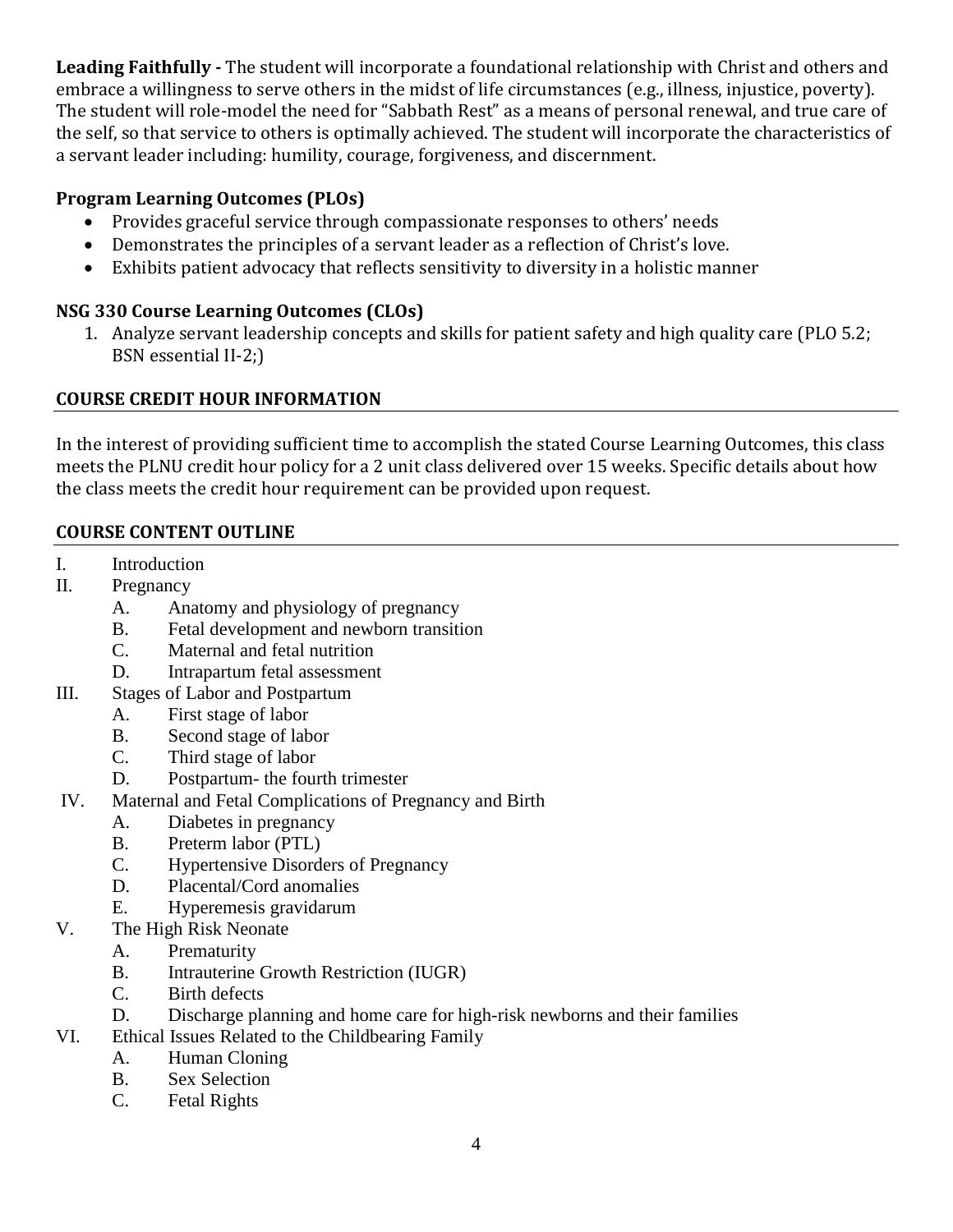- D. Mandatory Sterilization
- 1. Elective Abortion
- VII. Drug Therapy –Medications commonly used
	- A. In pregnancy and birth
	- B. Drug dosages and calculations
- VIII. Women's Health Issues & Contraception Methods
- IX. Perinatal Loss

# **LEARNING STRATEGIES**

Learning strategies will include lecture, group discussion, written assignments, case studies and required readings. Teaching - learning will focus on process and situational learning. To achieve these goals the student will be held responsible for having read the assigned text and apply theory to practice by sharing examples from clinical experience. The student is also responsible to **complete all written assignments** and submit them on their due dates, unless other arrangements have been made in advance with the instructor in order to receive a grade for the course.

# **ATTENDANCE AND PARTICIPATION**

Regular and punctual attendance at all classes is considered essential to optimum academic achievement. If the student is absent from more than 10 percent of class meetings, the faculty member has the option of filing a written report which may result in de-enrollment. If the absences exceed 20 percent, the student may be de-enrolled without notice. If the date of de-enrollment is past the last date to withdraw from a class, the student will be assigned a grade of W or WF consistent with university policy in the grading section of the catalog. See [Academic Policies](http://www.pointloma.edu/experience/academics/catalogs/undergraduate-catalog/point-loma-education/academic-policies) in the undergrad student catalog.

# **INCOMPLETE AND LATE ASSIGNMENTS\_\_\_\_\_\_\_\_\_\_\_\_\_\_\_\_\_\_\_\_\_\_\_\_\_\_\_\_\_\_\_\_\_\_\_\_\_\_\_\_\_\_\_\_\_\_\_\_\_\_\_\_\_\_\_\_\_\_\_\_\_\_\_\_\_\_\_\_\_\_\_\_\_**

All assignments are to be submitted as specified by faculty, including assignments posted in CANVAS. If you have legitimate, unforeseen circumstances that may impact your ability to turn in assignments timely, please *communicate with me immediately*. You must be proactive. Any accommodation is fully at the discretion of the course faculty.

# **ACADEMIC DISHONESTY**

Students should demonstrate academic honesty by doing original work and by giving appropriate credit to the ideas of others. As explained in the university catalog, academic dishonesty is the act of presenting information, ideas, and/or concepts as one's own when in reality they are the results of another person's creativity and effort. Violations of university academic honesty include cheating, plagiarism, falsification, aiding the academic dishonesty of others, or malicious misuse of university resources. A faculty member who believes a situation involving academic dishonesty has been detected may assign a failing grade for a) that particular assignment or examination, and/or b) the course following the procedure in the university catalog. Students may appeal also using the procedure in the university catalog. See **Academic** [Policies](http://www.pointloma.edu/experience/academics/catalogs/undergraduate-catalog/point-loma-education/academic-policies) for further information.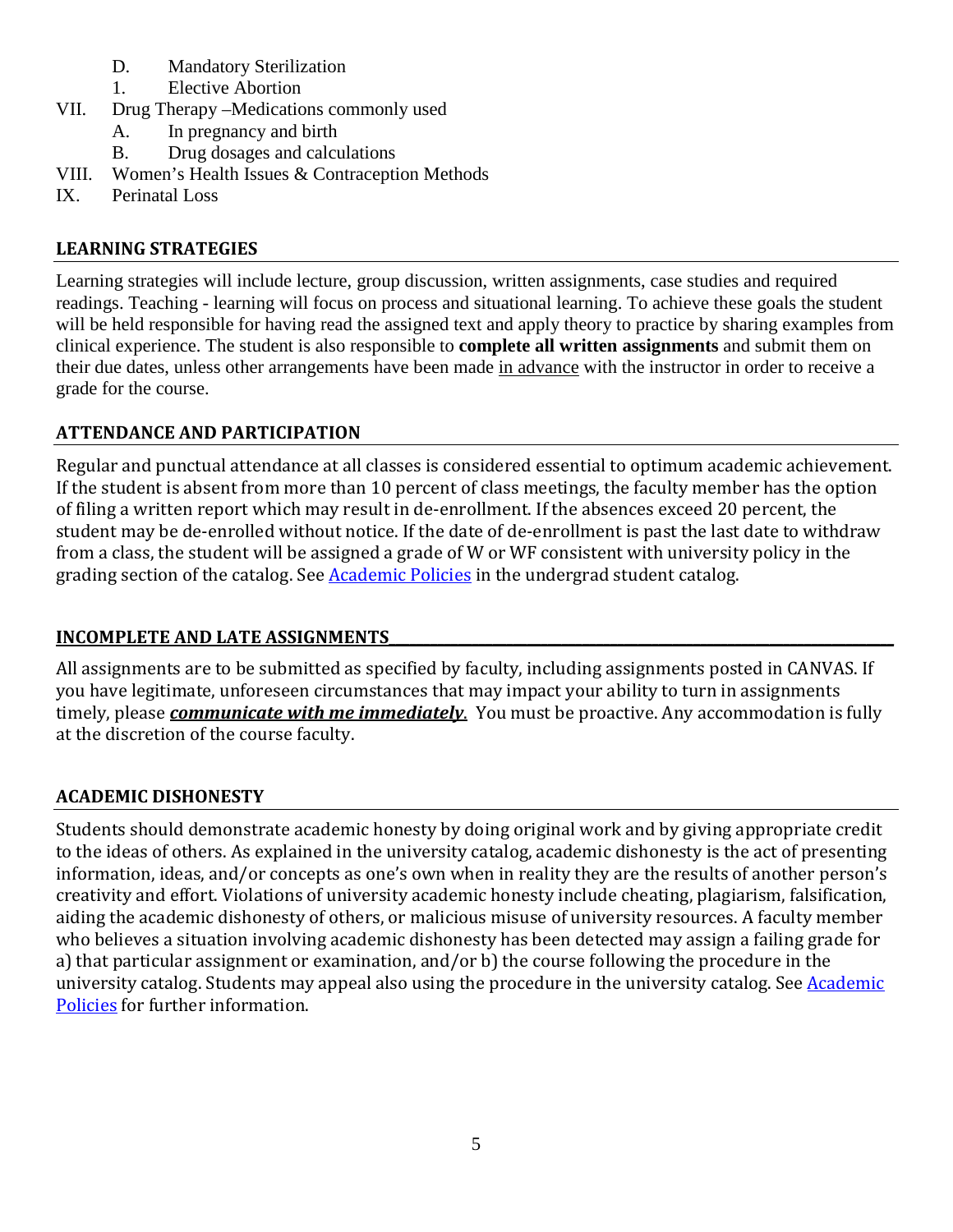# **ACADEMIC ACCOMMODATIONS**

While all students are expected to meet the minimum academic standards for completion of this course as established by the instructor, students with disabilities may request academic accommodations. At Point Loma Nazarene University, students must request that academic accommodations by filing documentation with the [Disability Resource Center](http://www.pointloma.edu/experience/offices/administrative-offices/academic-advising-office/disability-resource-center) (DRC), located in the Bond Academic Center. Once the student files documentation, the Disability Resource Center will contact the student's instructors and provide written recommendations for reasonable and appropriate accommodations to meet the individual needs of the student. Se[e Academic Policies](http://www.pointloma.edu/experience/academics/catalogs/undergraduate-catalog/point-loma-education/academic-policies) in the undergrad student catalog.

# **FERPA POLICY**

In compliance with federal law, neither PLNU student ID nor social security number should be used in publicly posted grades or returned sets of assignments without student written permission. This class will meet the federal requirements by (Note: each faculty member should choose one strategy to use: distributing all grades and papers individually; requesting and filing written student permission; or assigning each student a unique class ID number not identifiable on the alphabetic roster.). Also in compliance with FERPA, you will be the only person given information about your progress in this class unless you have designated others to receive it in the "Information Release" section of the student portal. See [Policy Statements](http://www.pointloma.edu/experience/academics/catalogs/undergraduate-catalog/policy-statements) in the undergrad student catalog.

# **EXAMINATION POLICY**

Examinations may be deferred due only to illness or because of other equally valid conditions over which the student has no control". Extenuating circumstances will be determined by the faculty of record. Successful completion of this class requires taking the **FINAL** examination **on its scheduled day**. The final examination schedule is posted on the [Class Schedules](http://www.pointloma.edu/experience/academics/class-schedules) site. No requests for early examinations or alternative days will be approved. No additional time will be allotted for those arriving late to the testing session

# **USE OF TECHNOLOGY**

Point Loma Nazarene University encourages the use of technology for learning, communication, and collaboration. The use of technology during class will be determined at the discretion of the faculty. Audio-tapping, videotaping or photography of any type is not permitted in this course due to the nature of the content and to allow for open discussion of sensitive topics. Accommodations may be made for those with specific learning needs at the discretion of the course faculty and DRC, as appropriate.

Canvas Learning Management System (LMS) will provide the online platform for this course. You will be logging into Canvas to access course syllabus, supporting documents and assignments.<br>1. Please use Chrome as vour browser.

- Please use Chrome as your browser.
- 2. Go to [canvas.pointloma.edu.](http://canvas.pointloma.edu/)<br>3. Create a shortcut or bookma
- 3. Create a shortcut or bookmark to this site.<br>4. Log in with your PLNU username and pass
- Log in with your PLNU username and password.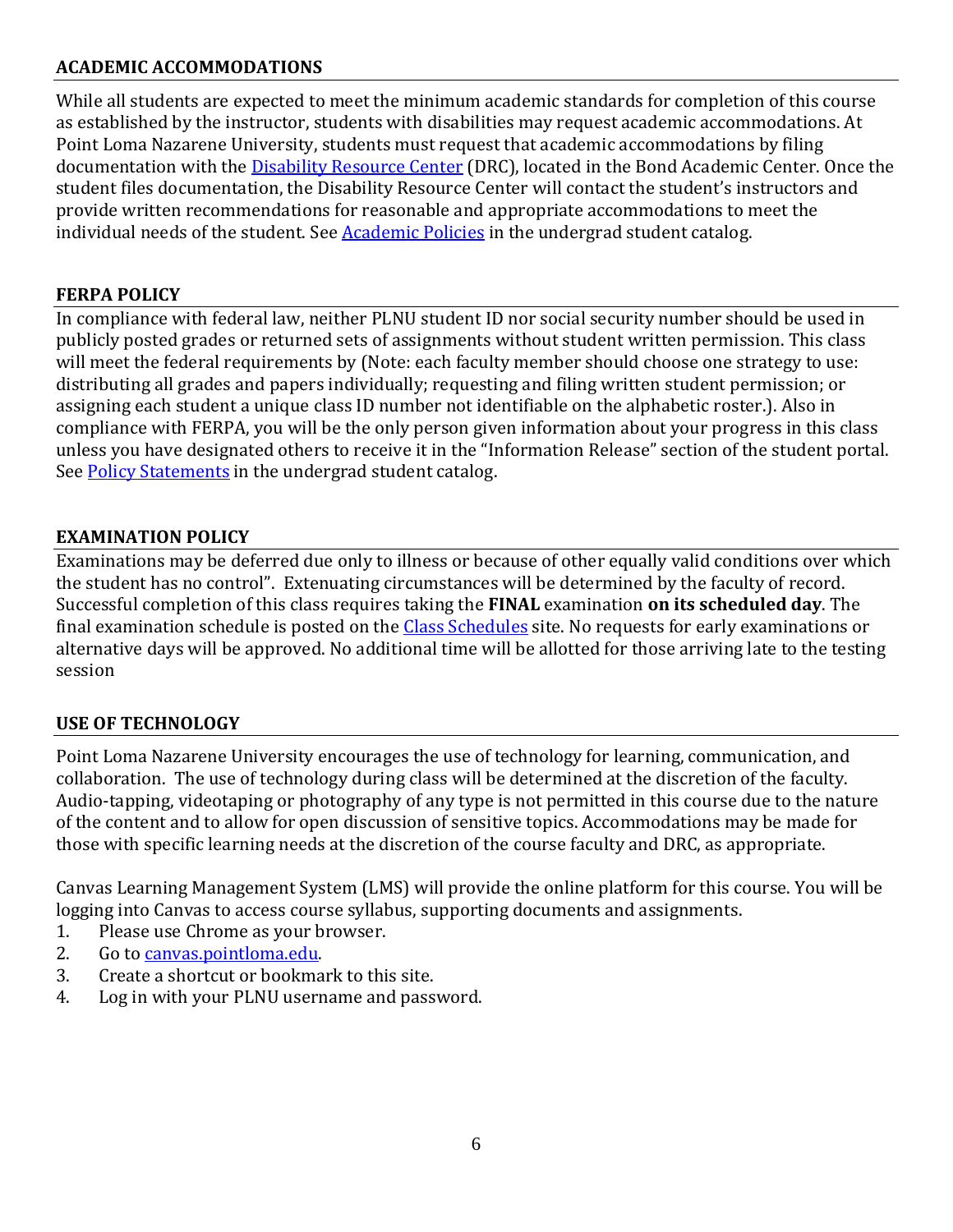# **SCHOOL OF NURSING - PROFESSIONAL STANDARD**

Students are required to adhere to professional standards while students at PLNU. The School of Nursing had developed these standards to provide clarification of expected professional behaviors.

- 1. Presenting yourself professionally in interactions with all persons
- 2. Behaving with honesty and ethics
- 3. Respectful communication techniques
- 4. Being proactive versus reactive
- 5. Accepting accountability for one's own actions
- 6. Being prepared and punctual

## Additional guidelines

Social networking sites are a great way to connect with many others. These sites can be used to your disadvantage and all persons are advised to employ professional standards on these sites. A general rule would be if what you have posted does not enhance your professional image then it probably needs to be reviewed.

The use of Laptops, cell phones and other electronic devices is at the discretion of the course instructor. Generally it is considered inappropriate to use any device for alternate uses not related to the class being taught. Cell phones should be kept on vibrate or silent during class times unless arrangements have previously been made.

Speaking negatively, relating stories or presenting a biased viewpoint about any class, instructor or other student that is not supportive of the individual involved and can be perceived as incivility. Disagreements are a part of life- but should be worked through in a private manner. Questioning the integrity of a persons' character is disrespectful. Each person is responsible and accountable for his or her words and actions.

Plagiarism or cheating in any class as a pre-nursing or nursing major will have consequences within the School of Nursing. Disciplinary action will be at the discretion of the instructor, the guidance of the Dean of the School of Nursing, and SON handbook and may include assignment/class failure and possible dismissal from the program.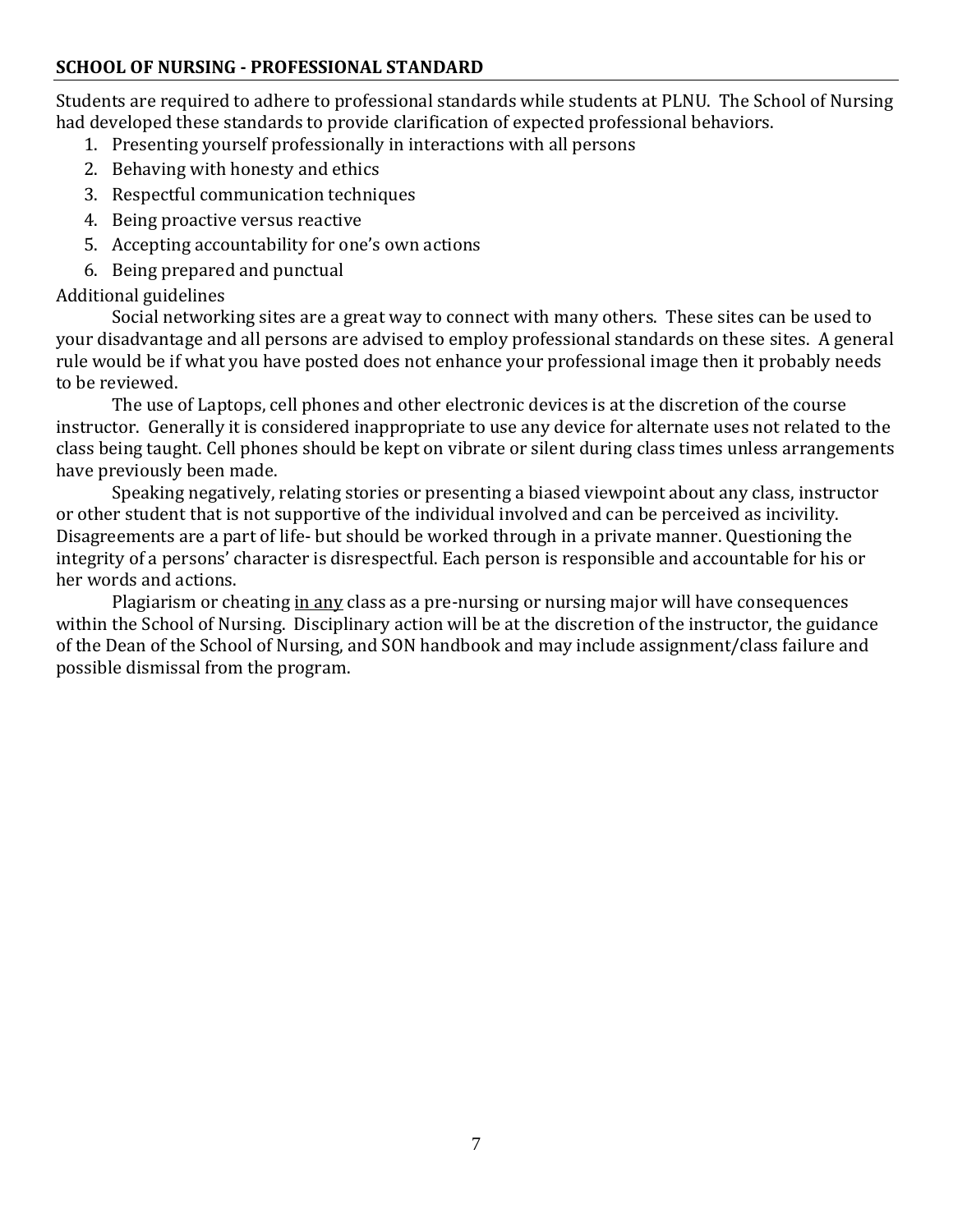### **SCHOOL OF NURSING – GRADING POLICIES**

• **Grading Scale** to be used for all exams and final course grades:

 $93-100\% = A$  $90 - 92\% = A$  $87 - 89\% = B +$  $84 - 86\% = B$  $81 - 83\% = B$  $78 - 80\% = C +$  $75 - 77\% = C$  - Must have minimum of 75% to progress in the program  $73 - 74\% = C$  $71 - 72\% = D +$  $68 - 70\% = D$ Below  $68\% = F$ 

- The Professor of Record has the authority to determine the schedule and re-scheduling of examinations
- All assigned course work must be completed to receive a final course grade
- In order to receive a passing grade in the course, the student must achieve a cumulative average of 75% on tests and quizzes. Grades/points will not be rounded. For example: 80.5% does not round to 81% resulting in a grade of C+ instead of a B-. A grade of less than a "C" (Below 75%) prohibits the student from continuing in the nursing program until the course is repeated with a satisfactory grade of  $> C$ .
- A grade of at least a "C" in each nursing theory, prerequisite, and/or co requisite course is required in order to progress to the next course or level. The nursing theory and related clinical courses must be taken concurrently and the student must receive a passing grade of "Credit" in the clinical course in order to progress to the next course or level.
- Throughout the curriculum (whether pre-nursing or nursing) students may repeat one prerequisite or nursing course. With the need for a second repeat of any pre-requisite or nursing course the student will be dismissed from the nursing program.

*There is NO rounding up with percentages, or extra credit offered after the final exam to change final grades. Grades are an accumulation of work completed throughout the semester.*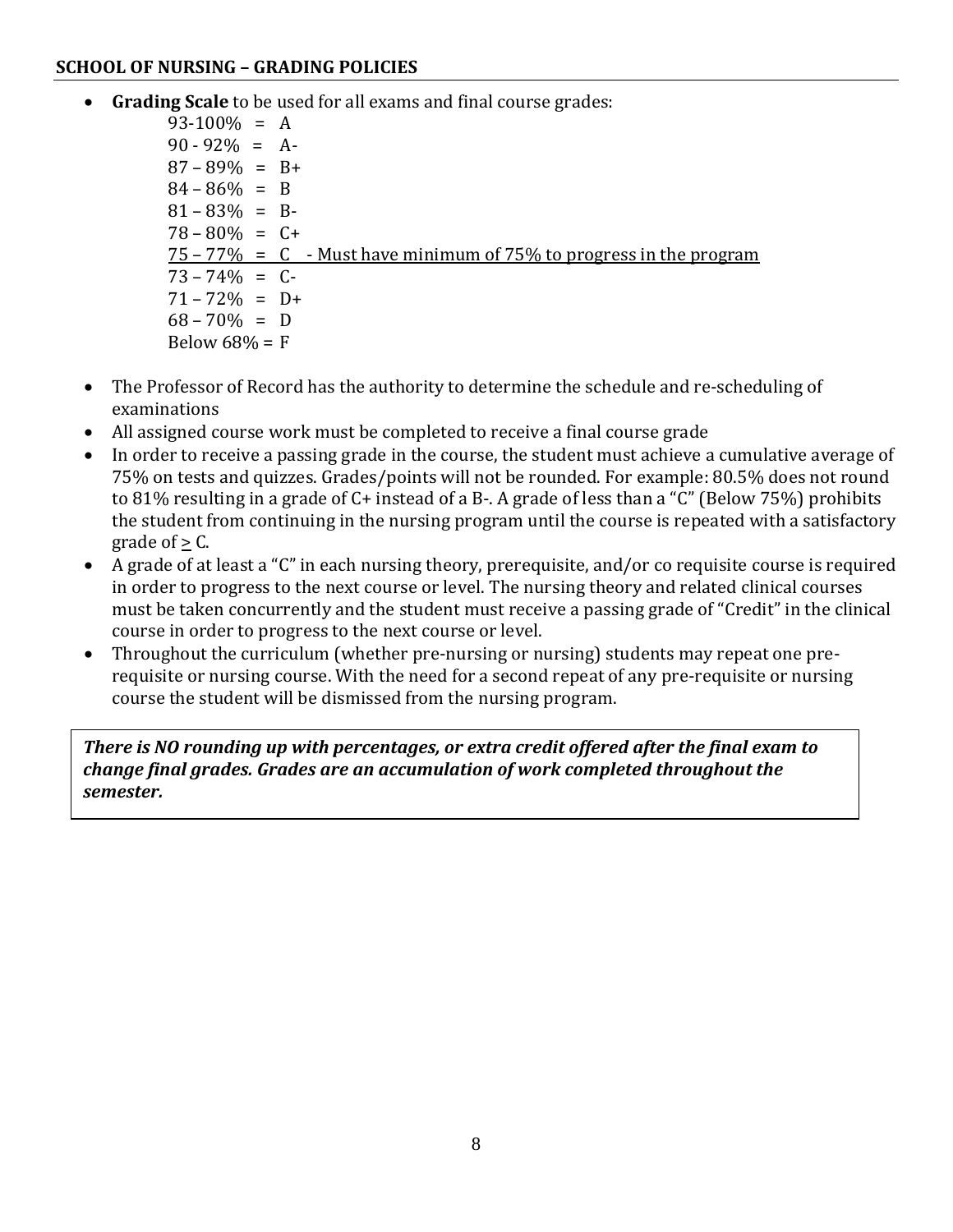### **COURSE-SPECIFIC POLICIES**

- Check your PLNU email daily as any course updates or notifications from CANVAS will be delivered via email and you are responsible for this information. It is recommended you not modify the notifications settings in CANVAS. Contact ITS for assistance.
- Communicate with me regularly about your progress/concerns/anything notifying me about problems or issues before things are due – this makes it much easier for me to grant grace.
- Proactively communicate any absence with faculty directly (via email, phone or text) so that you honor the learning community that we are striving to develop. Lack of communication about absences in advance will result in a zero on all in class graded assignments that day and may be reflected in your peer evaluations. Remember your team is relying on everyone for success (the golden rule applies).
- If there is an opportunity for extra credit work offered, it is solely at the discretion of the faculty. Any points earned will not be added to the final grade unless the student achieves a minimum of 75% on all tests and exam grades and the extra credit will not change the students grade by more than one letter grade (i.e.  $C+$  to  $B-$  or  $B$  to  $B+$ ).

# **METHODS OF ASSESSMENT & EVALUATION**

All evaluation is based on achievement of stated course learning outcomes. Evaluation tools include tests, written assignments, and class interaction and involvement. Ongoing student evaluation of the course is sought throughout the semester. Formal student evaluation of the course and of the faculty is scheduled via IDEA and/or the end of the semester utilizing departmental forms.

# **Points**

| 1. W.H.O Breastfeeding Module Post Test  | 10 points  |
|------------------------------------------|------------|
| 2. "OB-ease" Quiz                        | 30 points  |
| 3. Teaching Project                      | 70 points  |
| 4. Peri-FACTS Fetal Monitoring Post Test | 10 points  |
| 5. Journal Club Presentation             | 20 points  |
| 6. Clinical Care Map #3                  | 15 points  |
| 7. Two Tests (100 points each)           | 200 points |
| 8. Final Exam (100 points)               | 100 points |
|                                          | 455 points |

### **REQUIRED TEXTS & RECOMMENDED STUDY RESOURCES**

American Psychological Association (2009). *Publication manual of the American Psychological Association*  $(ISBN: 978-1-4338-0561-5)$ 

Lowdermilk, D.L., Perry, S.E., Cashion, K. & Alden, K.R. (2015). *Maternity & women's health care* (11th ed.). St. Louis, Missouri: Mosby, Inc. (ISBN: 978-0-323-16918-9)

Stanhope, M. & Lancaster, J. (2012). *Public Health Nursing: Population-centered health care in the community (8th* ed.). Mosby Elsevier, Canada. (ISBN# 978-0-323-08001-9)

Current School of Nursing Student Handbook. See SON Resource Page in eclass for current edition.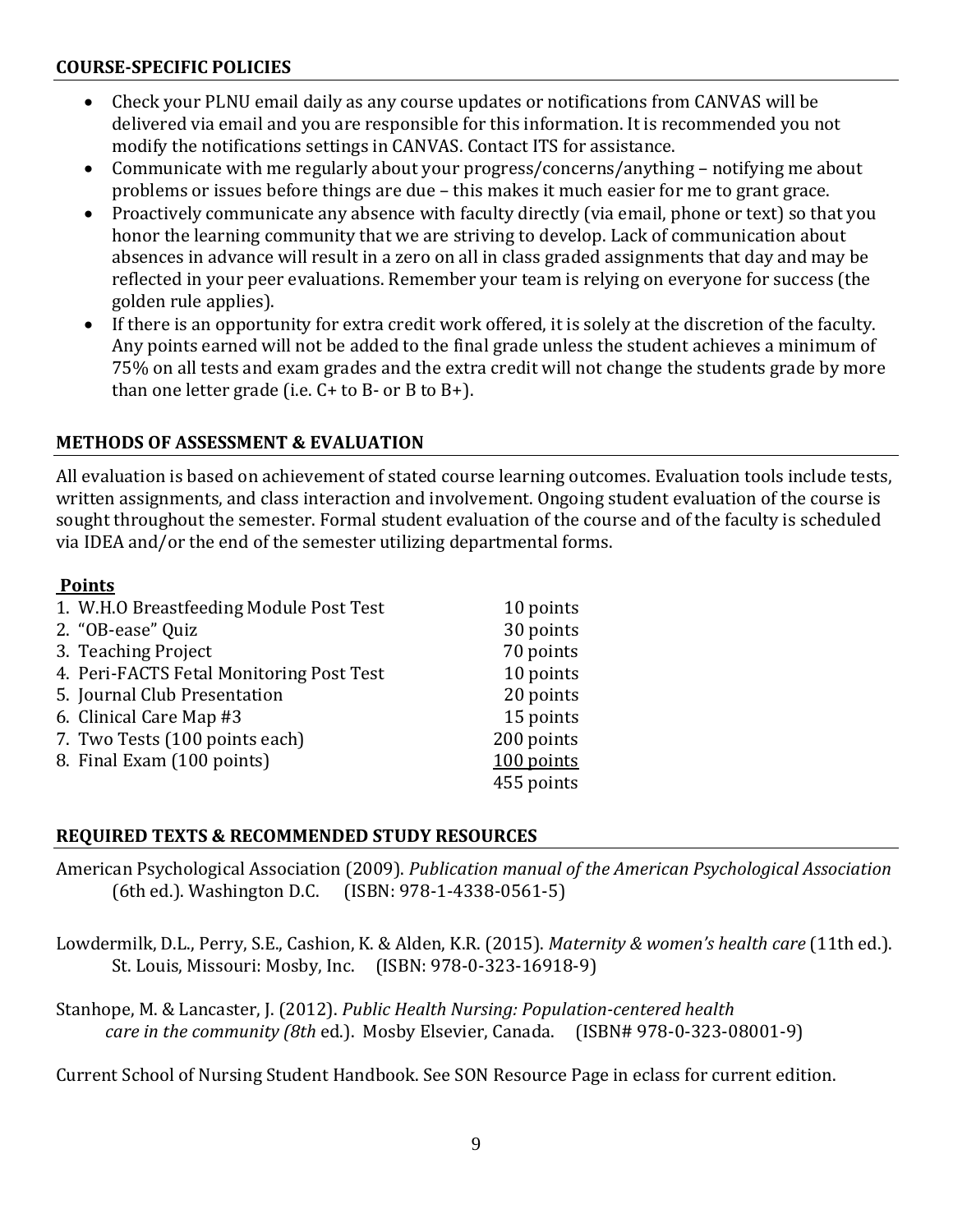### RECOMMENDED TEXTS:

\*Arenson, J. & Drake, P. (2007). *Quick look nursing: Maternal and newborn health.* Sudbury, MA: Jones and  $(BBN: 978-0-7637-3887-7)$ 

\*Lowdermilk, D.L., Perry, S.E., Cashion, K. & Alden, K.R. (2015). *Study guide for maternity & women's health care* (11th ed.). St. Louis, MO: Mosby, Inc. (ISBN: 978-0-323-26558-4)

\*Highly recommended

# **PORTFOLIO REQUIREMENT**

At the conclusion of each course, students are expected to complete/update a LiveText® portfolio including self-evaluation of outcomes using the BSN Growth Portfolio template. The portfolio provides evidence supporting professional development and attainment of PLNU SON BSN graduate outcomes. For this course, the following assignment(s) are **required** to be submitted in LiveText®.

- Signature Assignment: *Teaching Project*
- All Guided Reflective Assignments: *Reflective Journal on Accountability and Forgiveness*

Students are strongly encouraged to submit additional coursework into LiveText to demonstrate personal and professional growth.

# **LEADERSHIP REQUIREMENT**

Attendance of at least one SON meeting is required on an annual basis for each student. This is generally completed during the NSG 340 semester.

### **Assessment Technologies Institute (ATI) Testing**

ATI is a computer-based testing program used by the School of Nursing to help prepare students for the NCLEX examination. ATI is most helpful when students use the program throughout the course. Codes for the non-proctored assessment can be found on Canvas. *Two non-proctored and one proctored examination must be taken.* The first non-proctored test (Practice A) will be taken approximately 1/3 of the way through the semester and the second non-proctored test (Practice B) will be taken 2/3 of the way through the semester (refer to course calendar for specific dates). The final proctored examination will be taken at the end of the semester.

### **ATI Focused Review Hours:**

Students that have taken the non-proctored ATI exam will be able to generate a list of topics in the ATI system for review, this is called the Focus Review. For each hour the student reviews these topics in ATI, 2 points per full hour will be awarded. The maximum number of points granted for Focused Review hours is 10. These points will be added to your final **testing** points. Prior to the proctored exam, the student will be responsible for posting an ATI transcript documenting assessments taken, as well as, time spent on ATI remediation. Points for ATI practice, remediation and proctored exams will be awarded based on the transcript printed from ATI. No partial credit will be granted, e.g. 40 minutes of remediation does not round up to 1 hour.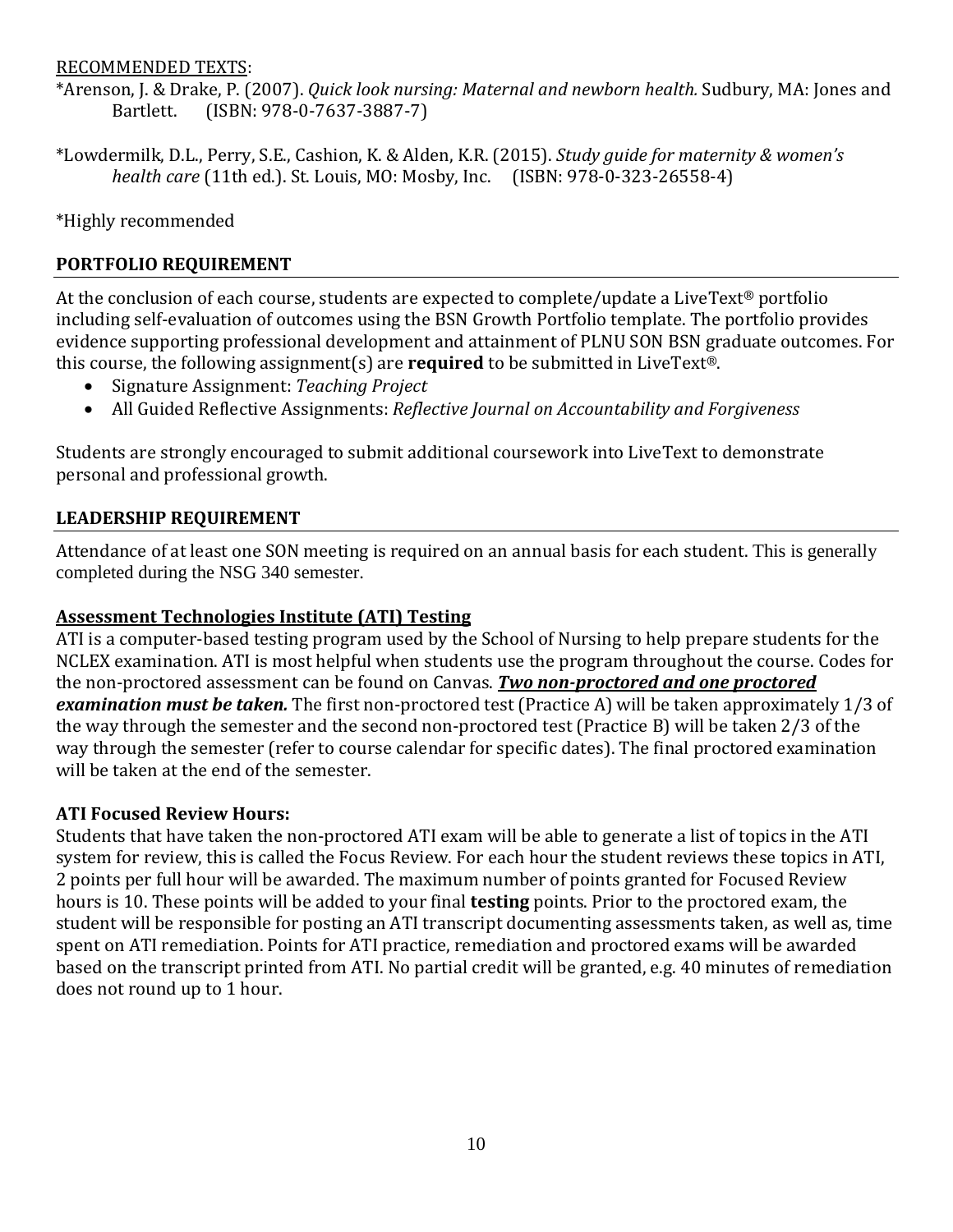### **REQUIRED LEARNING ACTIVITIES**

#### **ACTIVITY 1:** Peri-FACT's Student Learning Tutorial: An Introduction to Fetal Heart Rate Monitoring

#### **Student Learning Outcomes:**

Upon completion, the student will be able to:

- 1. Describe components of a fetal heart rate (FHR) tracing.
- 2. Determine the FHR baseline.
- 3. Describe periodic and non-periodic FHR changes as they relate to accelerations and decelerations.
- 4. Describe FHR variability.
- 5. List the characteristics of uterine activity.
- 6. Identify early, late, and variable decelerations and explain their physiologic causes.
- 7. Describe appropriate interventions for FHR tracings.

*Peri-FACTS® uses the National Institute of Child Health and Human Development's (NICHD) nomenclature for fetal heart rate interpretation.*

Student Directions for Use:

- Logon to Blackboard from the Peri-FACTS<sup>®</sup> website, [www.urmc.rochester.edu/ob-gyn/education/peri-facts](http://www.urmc.rochester.edu/ob-gyn/education/peri-facts) and click on the "for subscribers only" box (on rt. side of screen) then enter assigned username & password.
	- o Username: PLNU-CA-01
	- o The default password is the same username (PLNU-CA-01) in ALL CAPS. The password field is case sensitive.
- Follow directions for use of the tutorial in the document "STUDENT TUTORIAL- Blackboard instructions.pdf"
- Complete all modules in the student tutorial.
- Complete online test, view and print results. Turn in the results sheet to Professor Black by **the due date (see course calendar).**
- Complete and submit *electronic* evaluation of program located on Blackboard page.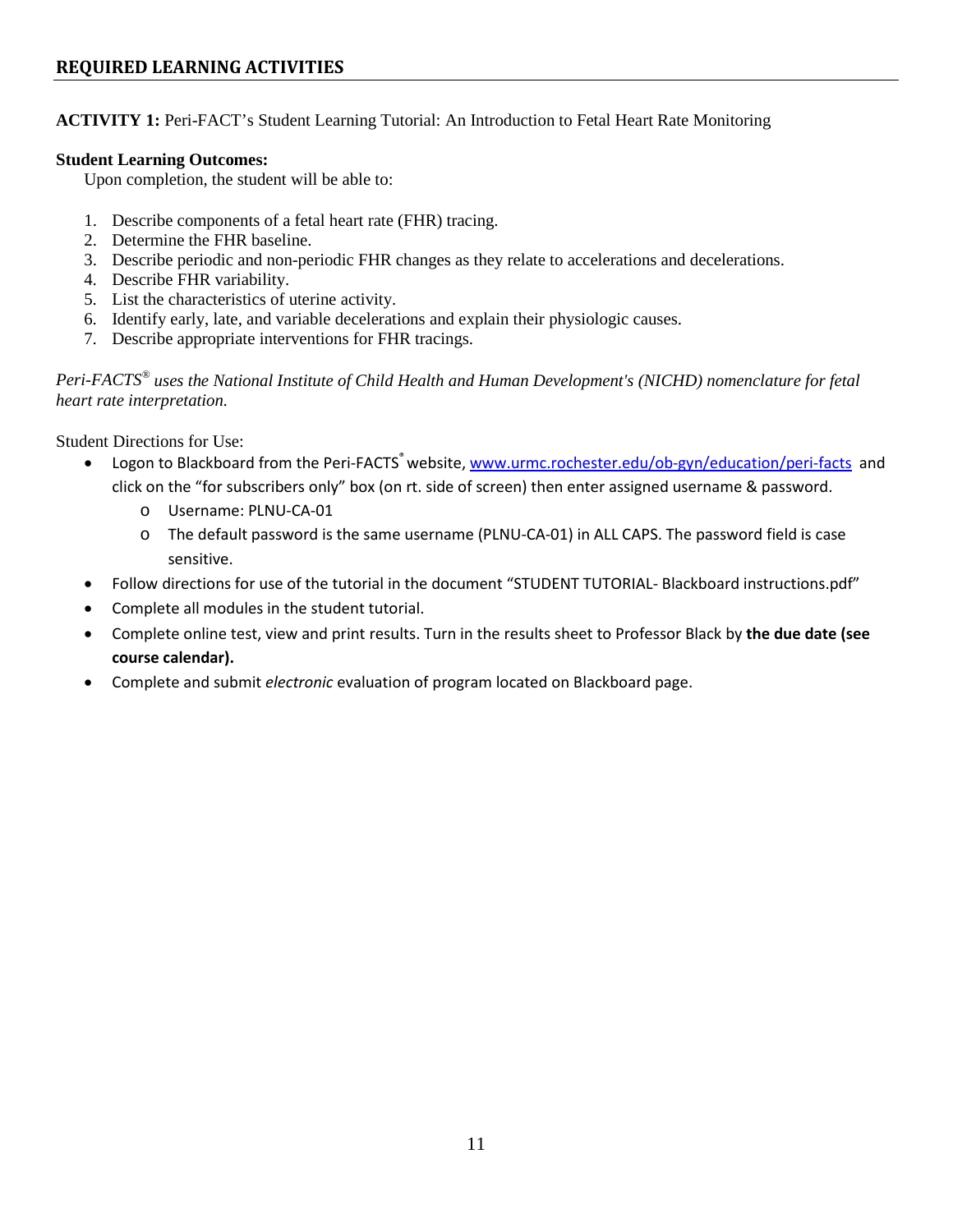#### **ACTIVITY 2:** JOURNAL CLUB PRESENTATION

#### **DUE: Date to be scheduled with Clinical Instructor/Leadership student. Presentation will take place in post-conference**.

**Student Learning Outcomes:** Upon completion of this assignment, the student will be able to:

- 1. Demonstrate the application of research evidence and best practice models to nursing practice
- 2. Present a brief synopsis of the main components of the article
- 3. Discuss the validity, reliability and applicability of article in the clinical setting
- 4. Present the contents in a dynamic professional manner

#### **DIRECTIONS:**

This learning activity is designed to foster excellence in nursing practice by promoting evidence-based practice (EBP). This assignment is designed to help students improve their ability in critically appraising research evidence and present their appraisal in professional setting.

Each student will select one RESEARCH ARTICLE related to Maternal & Child Health course contents. The article should be current, less than 5 years old. Each student will turn in a **copy of research article to the clinical instructor ONE week prior to** the scheduled oral presentation.

During a post-conference, the student will distribute copies of **single-spaced one-page oral presentation outline** to the clinical group and deliver a 10- minute presentation.

The oral presentation outline will include authors' names, year of publication, title, journal, study synopsis and critical appraisal of the study. Following should be addressed for study synopsis: study purpose, study design, sample characteristics, and study findings. Critical appraisal should include validity, reliability and applicability of the evidence, and level of evidence.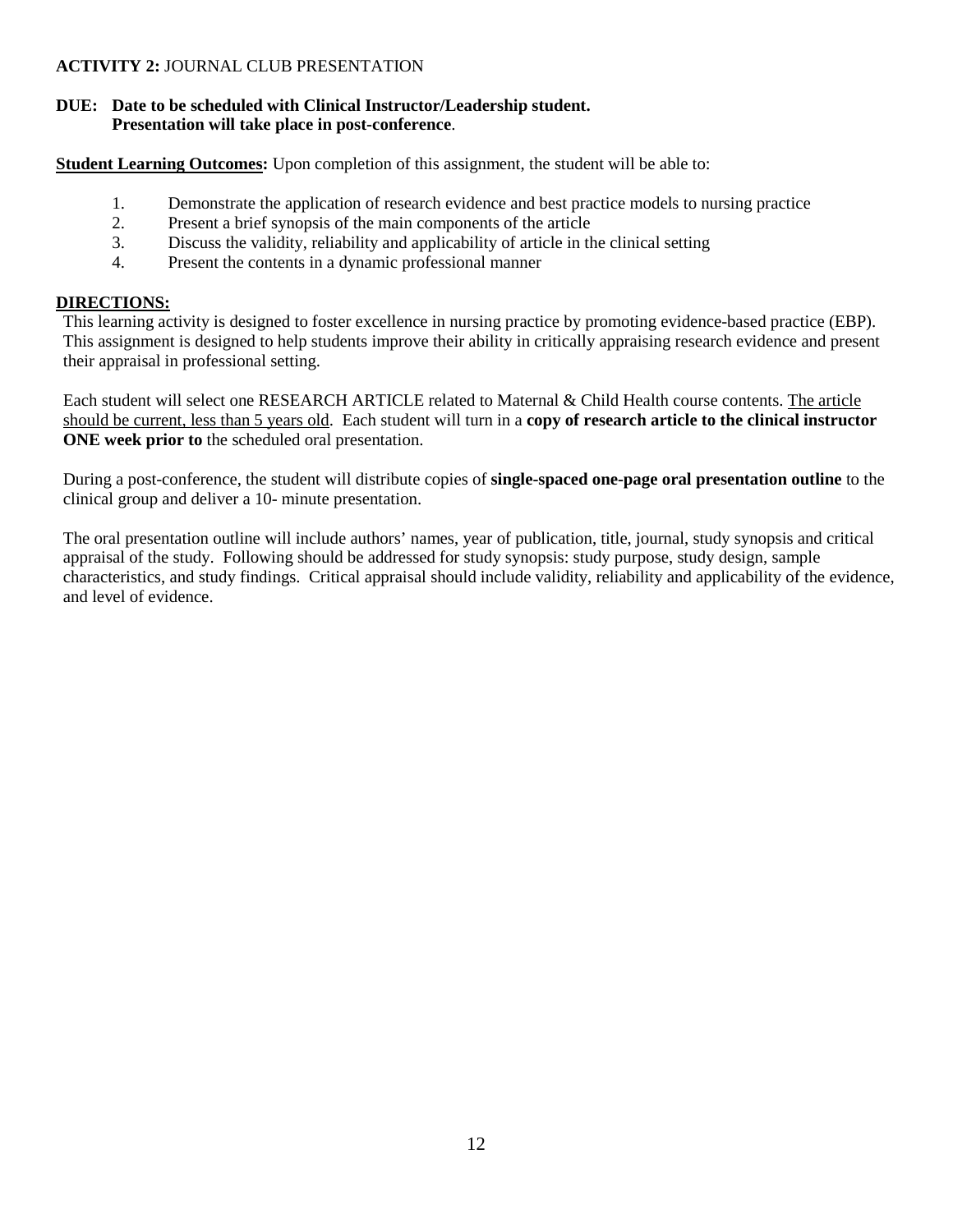# NSG 330/331 Journal Club Presentation Rubric

Name: \_\_\_\_\_\_\_\_\_\_\_\_\_\_\_\_\_\_\_\_\_\_\_\_\_\_\_\_\_\_\_\_\_\_\_\_\_\_\_

| <b>Student Learning</b><br><b>Outcomes: Upon</b><br>completion of this<br>assignment the student will       | <b>Initial</b><br>3 points                                                             | <b>Emerging</b><br>4 points                                                                | <b>Developed</b><br>5 points                                                                                                                                                     |
|-------------------------------------------------------------------------------------------------------------|----------------------------------------------------------------------------------------|--------------------------------------------------------------------------------------------|----------------------------------------------------------------------------------------------------------------------------------------------------------------------------------|
| be able to:<br>1. Present a brief synopsis of<br>the main components of the<br>article                      | Articulated < 3<br>components of research<br>article listed in<br>"Developed" column   | Clearly articulated 3<br>components of research<br>article listed in "Developed"<br>column | Clearly articulated 4<br>components of research<br>article with a logical flow<br>of ideas:<br>- Study purpose<br>- Study design<br>- Sample Characteristics<br>- Study Findings |
| 2. Discuss the validity,<br>reliability and applicability of<br>research article in the clinical<br>setting | < 2 elements of critical<br>appraisal mentioned                                        | 2 elements of critical<br>appraisal mentioned                                              | All 3 elements of critical<br>appraisal mentioned<br>using appropriate<br>terminology:<br>- Validity<br>-Reliability<br>-Applicability                                           |
| 3. Demonstrate the<br>application of research<br>evidence and best practice<br>models to nursing practice   | No outline or difficult to<br>read                                                     | Outline is basic and<br>organized. Minimal points<br>integrated into body of<br>outline    | Outline is organized,<br>easy to read and<br>understand, important<br>points are clearly<br>integrated into body of<br>outline                                                   |
| 4. Present the contents in a<br>dynamic professional<br>manner                                              | Presented with < 4 of the<br>professional behaviors<br>listed in "Developed"<br>column | Presented with 4 of the<br>professional behaviors<br>listed in "Developed"<br>column       | Presented in<br>professional manner:<br>-Engaging eye contact<br>- Clear articulation<br>- Easily heard<br>- Language was<br>professional<br>- Logical flow to<br>presentation   |
|                                                                                                             | Total points                                                                           |                                                                                            | 20                                                                                                                                                                               |

### **Comments:**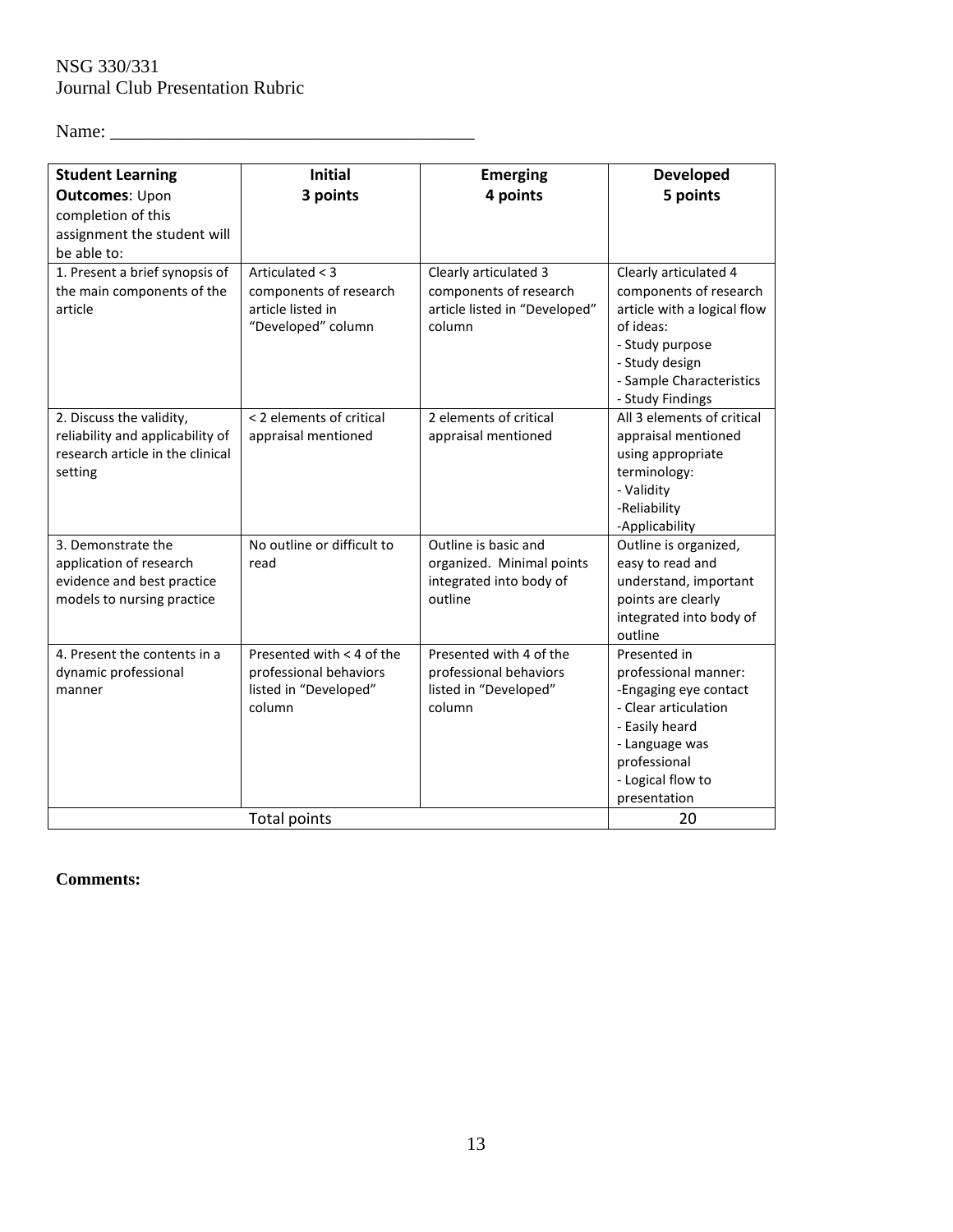#### **ACTIVITY 3**: TEACHING PROJECT

**DUE**: See schedule below and in clinical rotation grid for assigned topic and date.

**Student Learning Outcomes:** Upon completion of this assignment, the student will be able to:

- 1. Plan and implement a client education program for the childbearing family.
- 2. Integrate relevant literature, to include journals, books, textbook, in the planning, implementation and evaluation of the teaching plans.
- 3. Incorporate principles of adult teaching/learning theory in the planning and evaluation of the teaching plans.
- 4. Research the assigned topic, gather information and compile it collectively as a group. Develop student learning objectives and a detailed outline of information to be taught.
- 5. Prepare a teaching presentation (in various formats) that presents culturally/age appropriate health information.
- 6. Demonstrate the ability to work within a group to present the information collected on the topic. Revise oral presentation as necessary for second presentation at health fair.
- 7. Develop educational handouts that provide information at a level that can be understood by parents. Produce educational presentation materials that can be used in a health festival setting.
- 8. Provide and receive constructive feedback in a professional manner.

### **DIRECTIONS:**

- 1. Group presentations will be given during class time (see Clinical Rotation Grid).
- 2. Assess/research the clientele, including but not limited to language, average level of education, social support and community resources as they apply to the topic/location.
- 3. Students must research the mutually agreed upon portion of the topic and then share the information with the group. Teaching is to be divided equally between group members.
- 4. The group will develop a minimum of 5 student learning outcomes and a detailed outline of teaching information to be addressed in the presentation. This teaching outline should be written at the  $8<sup>th</sup>$  grade reading level and take into consideration the cultural and age appropriate needs of the group. **The "Plan" and "Reference Page" (see grading rubric) are to be turned in to Prof. Black 1 week PRIOR to the Tuesday assigned to teach. Include complete reference list in APA 6th ed. format**.
- 5. The group will prepare for the presentation by developing audio-visual aids such as posters, handouts, props, music, etc. to enhance their presentation.
- 6. Evaluation forms for the students to complete are located on page 18 of the syllabus. Please make enough copies of this form so that each student will be able to evaluate the presentation. The grading rubric, sections: overall scholarship, A-V presentation, oral component and handouts will be graded by RN at Lindsay. Please have a copy of this form to present to them. Each member of the group MUST complete both a group and individual evaluation in order to receive a grade for the project.
- 7. Though work is completed in a group, individual grades are given dependent on individual and group evaluations completed by each group member.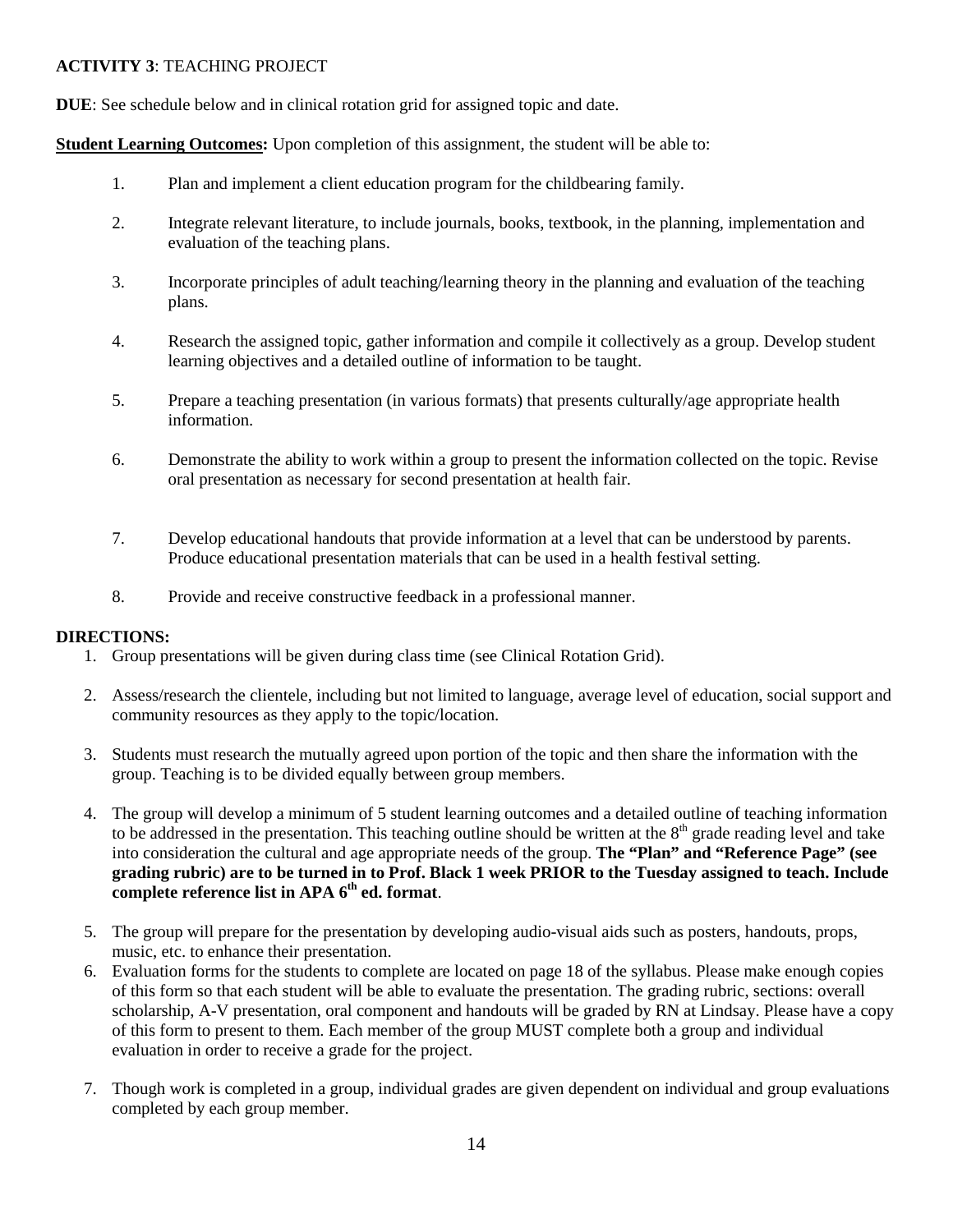| <b>Week/Dates</b>    | <b>Teaching Topics</b>                                            |
|----------------------|-------------------------------------------------------------------|
| Week 4: 9/23         | Labor Support:                                                    |
|                      | 1. Non-pharmacologic pain management                              |
| <b>Week 4: 9/23</b>  | <b>Maternal Self Care:</b>                                        |
|                      | 1. Normal/Abnormal postpartum expectations                        |
|                      | 2. Sexual activity                                                |
|                      |                                                                   |
| Week 6: 10/14        | When to Call the Dr:                                              |
|                      | 1. Common newborn concerns, include jaundice                      |
|                      | 2. What to watch for                                              |
|                      |                                                                   |
| <b>Week 6: 10/14</b> | Breast & Formula Feeding:                                         |
|                      | 1. Pros/Cons of each                                              |
|                      | 2. Basics of breast/formula                                       |
| Week 7: 10/21        | Maternal nutrition pre/post delivery                              |
|                      |                                                                   |
|                      |                                                                   |
| Week 7: 10/21        | <b>Baby Basics:</b>                                               |
|                      | How to give a bath, swaddle, give medicine, take a temp, change a |
|                      | diaper, trim nails, care for umbilical stump, introducing solids  |
|                      |                                                                   |
| Week 8: 10/28        | Maternal exercise                                                 |
|                      |                                                                   |
| Week 8: 10/28        | Postpartum mental health: postpartum blues/depression             |
|                      |                                                                   |
|                      |                                                                   |
| Week 9: 11/4         | Safety!                                                           |
|                      | 1. Home                                                           |
|                      |                                                                   |
| Week 9: 11/4         | Contraception                                                     |
|                      |                                                                   |
|                      |                                                                   |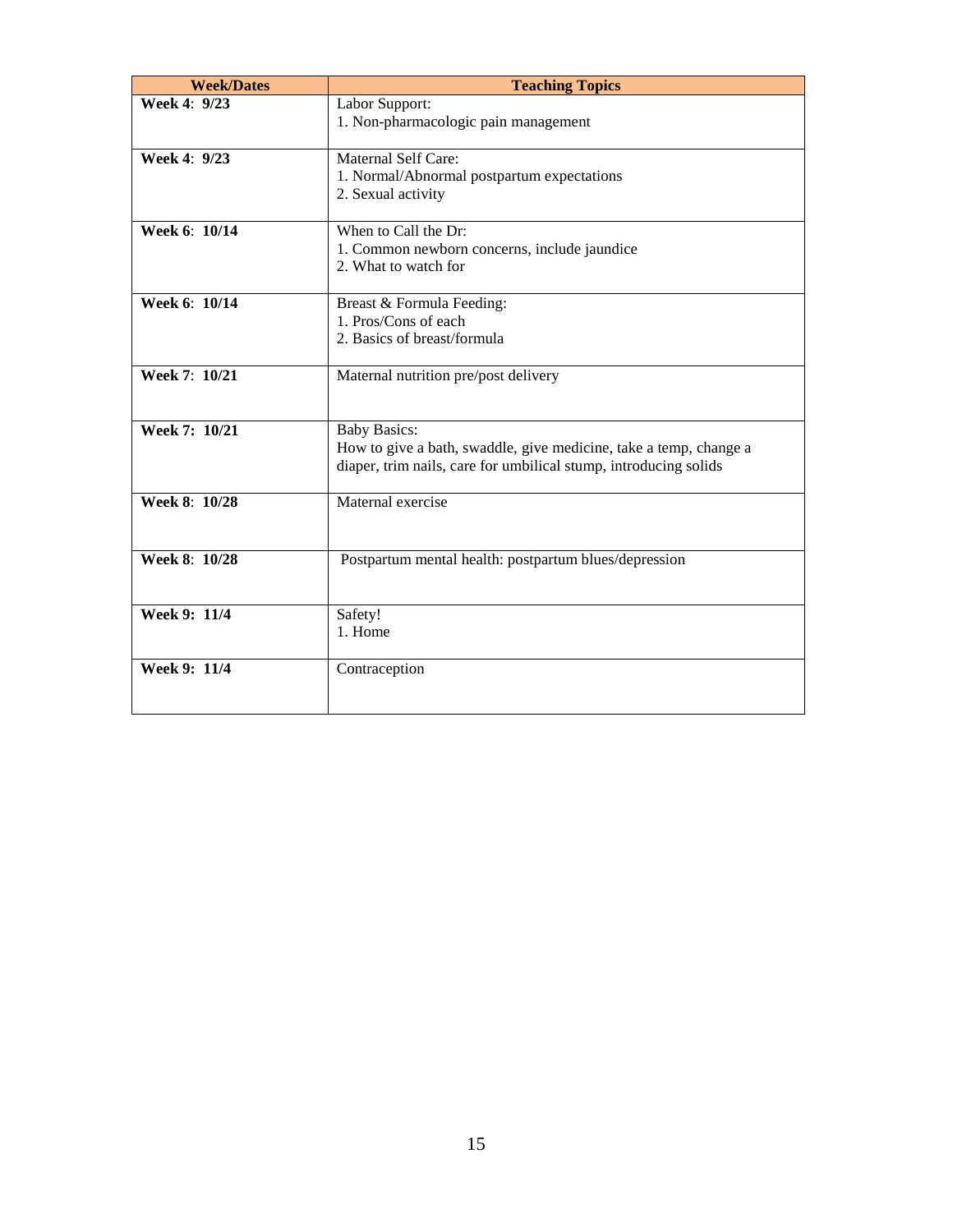### **GRADING RUBRIC FOR TEAM PRESENTATION**

\* Submit this grading criteria sheet at the time of presentation

| Students Names: 1.                                                                                                                                                                                                                                                             |                                                  | 2.                                                                                                                                                                                                                                                                                                                                       | 3.                                                                                                                                                                                                                                                        | 4.                                                                                                                                                                                                                                                                                                                                                                                                      |                                                                                                                                                                                                                                                                                                                                                                                                                                                                                                |                                |
|--------------------------------------------------------------------------------------------------------------------------------------------------------------------------------------------------------------------------------------------------------------------------------|--------------------------------------------------|------------------------------------------------------------------------------------------------------------------------------------------------------------------------------------------------------------------------------------------------------------------------------------------------------------------------------------------|-----------------------------------------------------------------------------------------------------------------------------------------------------------------------------------------------------------------------------------------------------------|---------------------------------------------------------------------------------------------------------------------------------------------------------------------------------------------------------------------------------------------------------------------------------------------------------------------------------------------------------------------------------------------------------|------------------------------------------------------------------------------------------------------------------------------------------------------------------------------------------------------------------------------------------------------------------------------------------------------------------------------------------------------------------------------------------------------------------------------------------------------------------------------------------------|--------------------------------|
| Learning<br><b>Outcomes</b>                                                                                                                                                                                                                                                    | <b>Total</b><br><b>Points</b><br><b>Possible</b> | <b>Initial</b>                                                                                                                                                                                                                                                                                                                           | <b>Emerging</b>                                                                                                                                                                                                                                           | <b>Developing</b>                                                                                                                                                                                                                                                                                                                                                                                       | <b>Highly Developed</b>                                                                                                                                                                                                                                                                                                                                                                                                                                                                        | <b>Student</b><br><b>Score</b> |
| <b>Integrates relevant</b><br>literature to<br>include journals,<br>books, textbooks,<br>in the planning,<br>implementation<br>and evaluation of<br>the teaching plans.<br><b>Researches the</b><br>assigned topic,<br>summarizes<br>information<br>collectively as a<br>group | $\overline{15}$                                  | Incorrectly identifies<br>significance of teaching plan<br>through inappropriate<br>literature search.<br>Poor summarized work<br>reflects poor group planning<br>and unequal division of labor<br>between team members.<br>Few elements addressed or<br>illogical flow of ideas<br>represented.<br>Misinterpretation of<br>information. | Summary of work is fair,<br>lacks relevant literature<br>supportive of topic.<br>Many elements addressed,<br>logical flow, interprets data or<br>merely restates information.<br>Plan is unclear how the work<br>will be divided between team<br>members. | Identifies relevance of topic<br>through variety of literature.<br>Summarizes paper with<br>relevant literature that<br>supports significance of topic.<br>All elements addressed and<br>represented in a logical flow<br>of ideas, explanations are<br>concise and understandable.<br>Plan reflects how work has<br>been divided so that each<br>member's contribution is<br>equitable and appropriate | Identifies significance of topic<br>through variety of literature.<br>Summarized with a clearly<br>articulated teaching plan.<br>Incorporates relevant literature<br>to present a creative teaching<br>plan.<br>All elements addressed in a<br>logical flow of ideas,<br>identifies relevant findings,<br>alternate views, explanations<br>in concise terminology.<br>Plan details how work has<br>been/will be divided so that<br>each member's contribution is<br>equitable and appropriate. |                                |
| <b>Incorporates</b><br>principles of adult<br>learning theory in<br>the planning,<br>implementation<br>and evaluation of<br>the teaching plans.                                                                                                                                | 5                                                | Does not provide rationales<br>for selected teaching<br>strategies.<br>Strategies are not appropriate<br>for the setting. Strategies<br>-Adult Learning Theory<br>-Instructional strategies<br>-Evaluation methods                                                                                                                       | Does not provide rationales<br>for selected teaching<br>strategies.<br>Strategies may not be<br>appropriate for the setting.<br>Strategies<br>-Adult Learning Theory<br>-Instructional strategies<br>-Evaluation methods                                  | Provides description of<br>teaching strategies and<br>rationales for selected<br>strategies minus citations.<br>- Adult Learning Theory<br>-Instructional strategies<br>-Evaluation methods                                                                                                                                                                                                             | Provides thorough cited<br>description of teaching<br>strategies and cited rationales<br>for selected strategies.<br>- Adult Learning Theory<br>- Instructional strategies<br>-Evaluation methods                                                                                                                                                                                                                                                                                              |                                |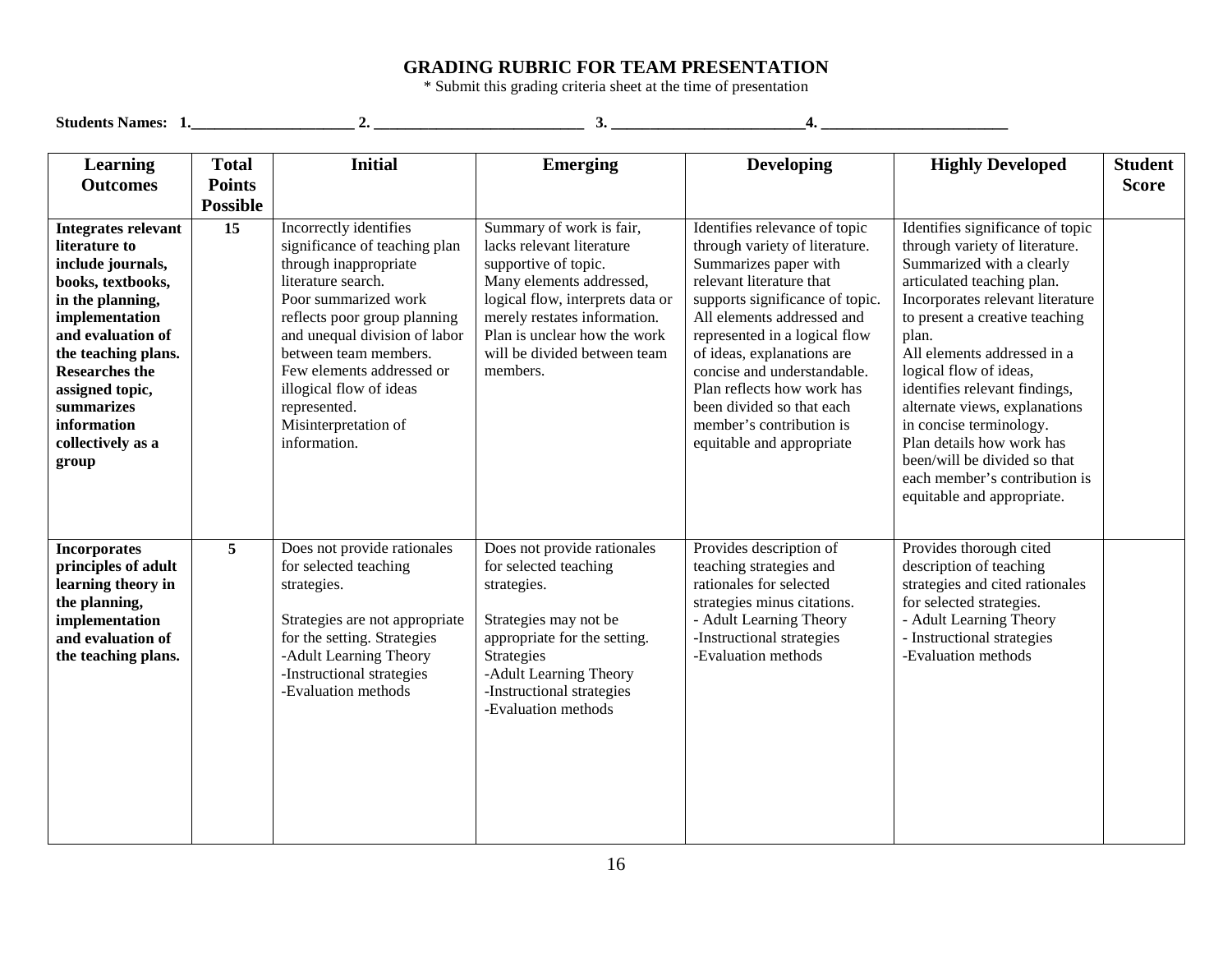| <b>Develops student</b><br>learning objectives<br>and a detailed<br>outline of<br>information to be<br>taught                                                    | 10              | Student learning outcomes<br>not addressed<br>Teaching outline does not<br>include details of the content<br>to be presented, no client<br>resources. Teaching outline is<br>not culturally and/or age<br>appropriate. | Student learning outcomes<br>lack integration of clientele<br>research<br>Teaching outline does not<br>include details of the content<br>to be presented, lacks client<br>resources. May not be<br>culturally and/or age<br>appropriate.   | Student learning outcomes<br>integrate clientele research<br>Teaching outline includes<br>details of the content to be<br>presented minus >2 pertinent<br>details. Resources are listed<br>but may not be appropriate or<br>local. Content is not written at<br>a level that can be understood<br>by the students.      | Student learning outcomes<br>integrate clientele research<br>and show utilization of<br>research in content<br>Teaching outline includes<br>complete and cited details of<br>the content to be presented at<br>a level that can be understood<br>by students. Outline includes<br>culturally and age appropriate<br>listing of local resources and<br>evidence of incorporation of<br>population specific teaching                               |
|------------------------------------------------------------------------------------------------------------------------------------------------------------------|-----------------|------------------------------------------------------------------------------------------------------------------------------------------------------------------------------------------------------------------------|--------------------------------------------------------------------------------------------------------------------------------------------------------------------------------------------------------------------------------------------|-------------------------------------------------------------------------------------------------------------------------------------------------------------------------------------------------------------------------------------------------------------------------------------------------------------------------|--------------------------------------------------------------------------------------------------------------------------------------------------------------------------------------------------------------------------------------------------------------------------------------------------------------------------------------------------------------------------------------------------------------------------------------------------|
| Provides a<br>complete list of<br>references utilized<br>in teaching plan in<br>APA 6th ed.<br>format                                                            | $5\phantom{.0}$ | 5 or more errors in APA<br>formatting. Turned in late<br>and/or incorrect format.<br>Illogical thought or unclear<br>progression.                                                                                      | 4 errors in APA formatting.<br>Turned in with outline and<br>teaching plan on time and in<br>proper format.<br>More than 2 grammatical<br>errors                                                                                           | 2-3 APA errors in APA<br>formatting. Turned in with<br>outline and teaching plan on<br>time and in proper format.<br>1-2 grammatical errors                                                                                                                                                                             | No more than 1 error in APA<br>formatting. Turned in<br>complete with outline and<br>teaching plan in proper<br>format. No grammatical errors                                                                                                                                                                                                                                                                                                    |
| <b>Presents</b><br>significance of<br>topic clearly, in a<br>coherent manner<br>with age and<br>culturally<br>appropriate<br>information suited<br>for audience. | 10              | Topic was inaccurately<br>covered. Significance of<br>topic not discussed.<br>Poor preparation for<br>presentation.                                                                                                    | Topic was inaccurately<br>covered. Significance of topic<br>is weak and not convincing.<br>No consideration of cultural<br>influence and/or<br>socioeconomic status.<br>Student learning outcomes<br>were not addressed and/or not<br>met. | Topic was covered logically<br>with significance of topic<br>discussed.<br>Content covered was accurate<br>and current to practice.<br>Students mentioned or<br>referred to prior experience of<br>audience, no input was<br>solicited.<br>Student learning outcomes<br>were addressed and were<br>minimally addressed. | Topic was covered in a logical<br>order with significance of<br>topic compelling and<br>encourages audience<br>engagement.<br>Content covered was accurate<br>and current to actual practice.<br>Students incorporated prior<br>experiences of audience and<br>solicited input. Consideration<br>of cultural influences and<br>socioeconomic status.<br>Student learning outcomes<br>were addressed and<br>thoroughly met within<br>presentation |
| Utilize appropriate<br>instructional<br>strategies to<br>engage learners                                                                                         | $5\phantom{.0}$ | No/inappropriate visual<br>learning aids utilized,<br>difficult to interpret                                                                                                                                           | Rare visual learning aids<br>implemented, difficult to<br>interpret                                                                                                                                                                        | Variety of visual learning aids<br>implemented, easy to read and<br>interpret                                                                                                                                                                                                                                           | Graphics/tables/diagrams were<br>relevant to topic and age<br>appropriate. Clear, creative,<br>pleasing content                                                                                                                                                                                                                                                                                                                                  |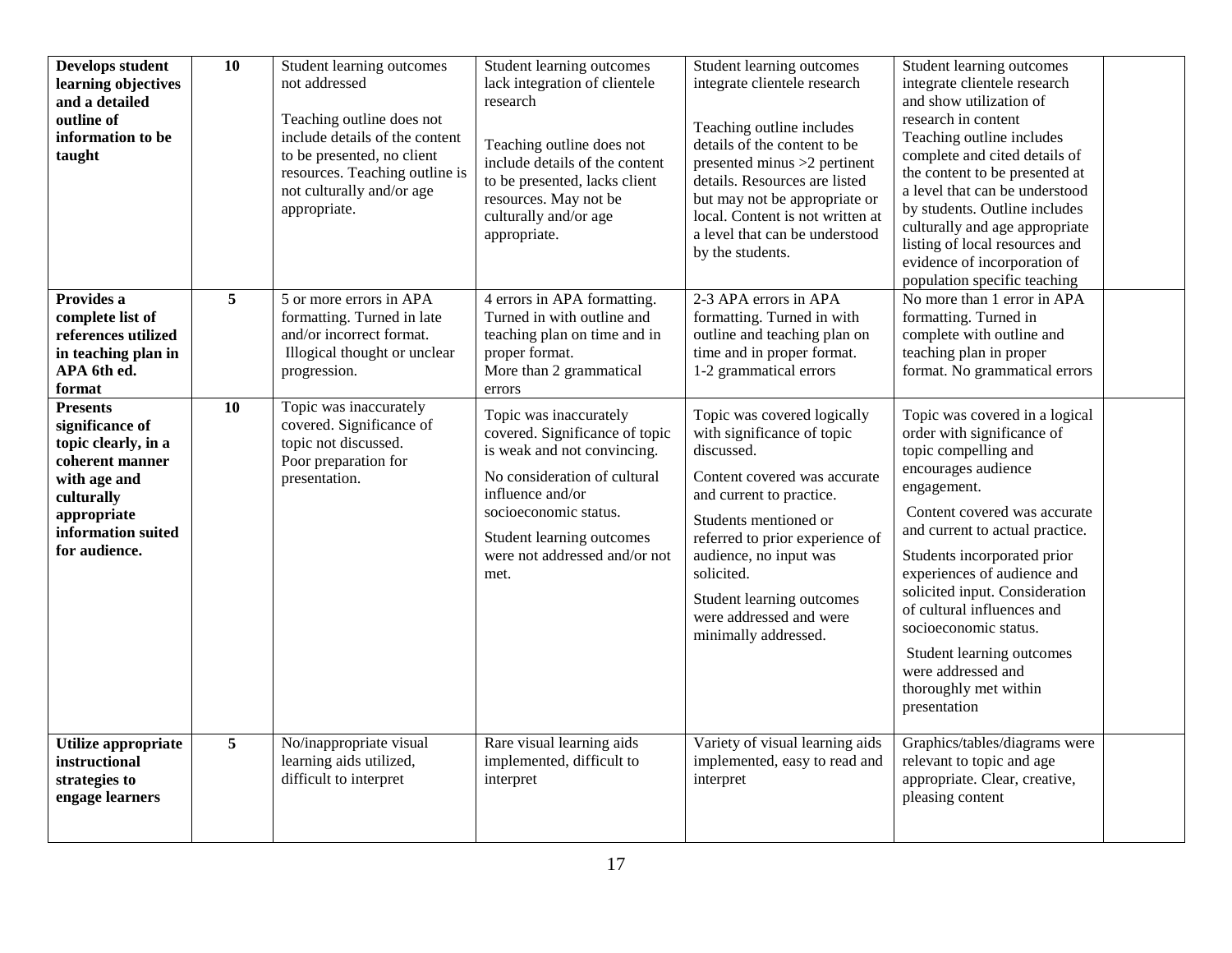| <b>Develop</b><br>educational<br>handouts that<br>provide<br>appropriate level<br>of information to<br>diverse learners  | 10 | No handout or inaccurate<br>information provided                                                                                                                                                                                                                                                                                                                                       | Handout was simple,<br>insufficient information<br>provided. Not effectively<br>utilized during presentation.                                                                                                                                                                                                                                                                                                                                                                                                               | Relevant, current information.<br>Handout is sufficient and<br>useful.                                                                                                                                                                                                                                                                                                                                                                                                                           | Creative, relevant, current.<br>Handout is useful, contains<br>listing of local resources. Use<br>of age appropriate language.<br>Culturally and socially<br>appropriate                                                                                                                                                                                                                                                                                                                |  |
|--------------------------------------------------------------------------------------------------------------------------|----|----------------------------------------------------------------------------------------------------------------------------------------------------------------------------------------------------------------------------------------------------------------------------------------------------------------------------------------------------------------------------------------|-----------------------------------------------------------------------------------------------------------------------------------------------------------------------------------------------------------------------------------------------------------------------------------------------------------------------------------------------------------------------------------------------------------------------------------------------------------------------------------------------------------------------------|--------------------------------------------------------------------------------------------------------------------------------------------------------------------------------------------------------------------------------------------------------------------------------------------------------------------------------------------------------------------------------------------------------------------------------------------------------------------------------------------------|-----------------------------------------------------------------------------------------------------------------------------------------------------------------------------------------------------------------------------------------------------------------------------------------------------------------------------------------------------------------------------------------------------------------------------------------------------------------------------------------|--|
| <b>Communicates</b><br>(verbally, non-<br>verbally)<br>appropriately and<br>facilitates an<br>environment of<br>learning | 10 | Eye contact was infrequent.<br>Unprepared presentation, rate<br>was too fast/slow. Volume<br>needs improvement, with<br>variance in pitch needed.<br>Attire unprofessional.<br>Language informal, biased,<br>vague or too simplistic.<br>Did not formulate questions<br>to engage learners. Answers<br>to questions were<br>inappropriate or incorrect<br>reflecting lack of knowledge | Eye contact was infrequently<br>made<br>Rate was too fast or too slow<br>Volume could use<br>improvement. More variance<br>in pitch needed.<br>Attire was not professional<br>and/or appearance was very<br>distracting.<br>Language was informal,<br>unprofessional, biased, vague<br>and/or too simplistic.<br>Does not formulate 3-4<br>questions to engage audience<br>and facilitate learning<br>Answers to questions are<br>attempted, not<br>answered/handled<br>appropriately and/or reflected<br>lack of knowledge | Eye contact was made<br>Rate was often<br>understandable, pitch was<br>often varied. Often easily<br>heard. Each student presented<br>somewhat equally divided<br>portions.<br>Professional attire was worn<br>but with minimal distractions<br>Language was professional<br>but was informal, biased,<br>vague and/or too simplistic<br>Formulates 1-2 questions for<br>audience to facilitate learning<br>Most questions<br>answered/handled<br>appropriately and in a<br>knowledgeable manner | Eye contact was engaging<br>Rate was understandable,<br>pitch was varied and<br>presentation was easily heard.<br>Each student presented equal<br>portions<br>Professional attire was worn<br>and non-distracting<br>Language was professional<br>and formal without bias,<br>ambiguity or too much<br>simplicity<br>Formulates well thought out<br>questions for audience to<br>facilitate and enhance student<br>learning<br>All questions<br>answered/handled in an expert<br>manner |  |
| <b>Total possible</b>                                                                                                    | 70 | <b>Comments:</b>                                                                                                                                                                                                                                                                                                                                                                       |                                                                                                                                                                                                                                                                                                                                                                                                                                                                                                                             |                                                                                                                                                                                                                                                                                                                                                                                                                                                                                                  |                                                                                                                                                                                                                                                                                                                                                                                                                                                                                         |  |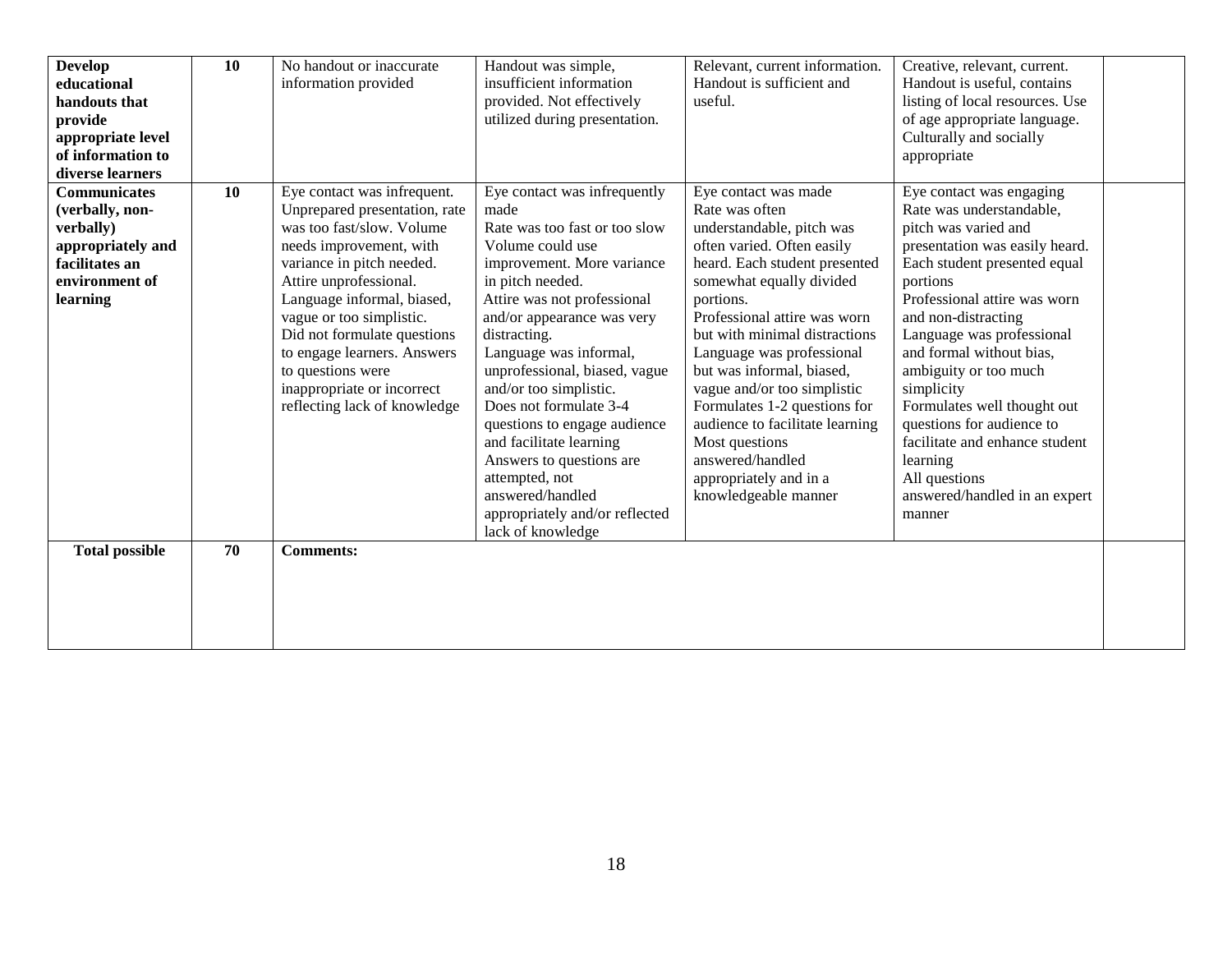## **Evaluation of Group Presentation**

Topic: Presenters:

Please evaluate the group as a whole:

|                             | Poor --------------------Excellent |   |  |   |
|-----------------------------|------------------------------------|---|--|---|
| Overall Information         |                                    | 2 |  |   |
| Audio/visual presentation   |                                    |   |  | ь |
| Oral presentation component |                                    |   |  | ь |
| Handouts                    |                                    | 2 |  |   |

Additional Comments:

Please be aware that these comments will be provided to the student presenters and will assist the professor to assess the overall work of the students.

# **Evaluation of Group Presentation**

Topic: Presenters:

Please evaluate the group as a whole:

|                             | Poor --------------------Excellent |              |   |   |
|-----------------------------|------------------------------------|--------------|---|---|
| Overall Information         |                                    | $\mathbf{z}$ |   | ר |
| Audio/visual presentation   |                                    |              | 3 | h |
| Oral presentation component |                                    |              | 3 | h |
| <b>Handouts</b>             |                                    | 2.           | ર |   |

Additional Comments:

Please be aware that these comments will be provided to the student presenters and will assist the professor to assess the overall work of the students.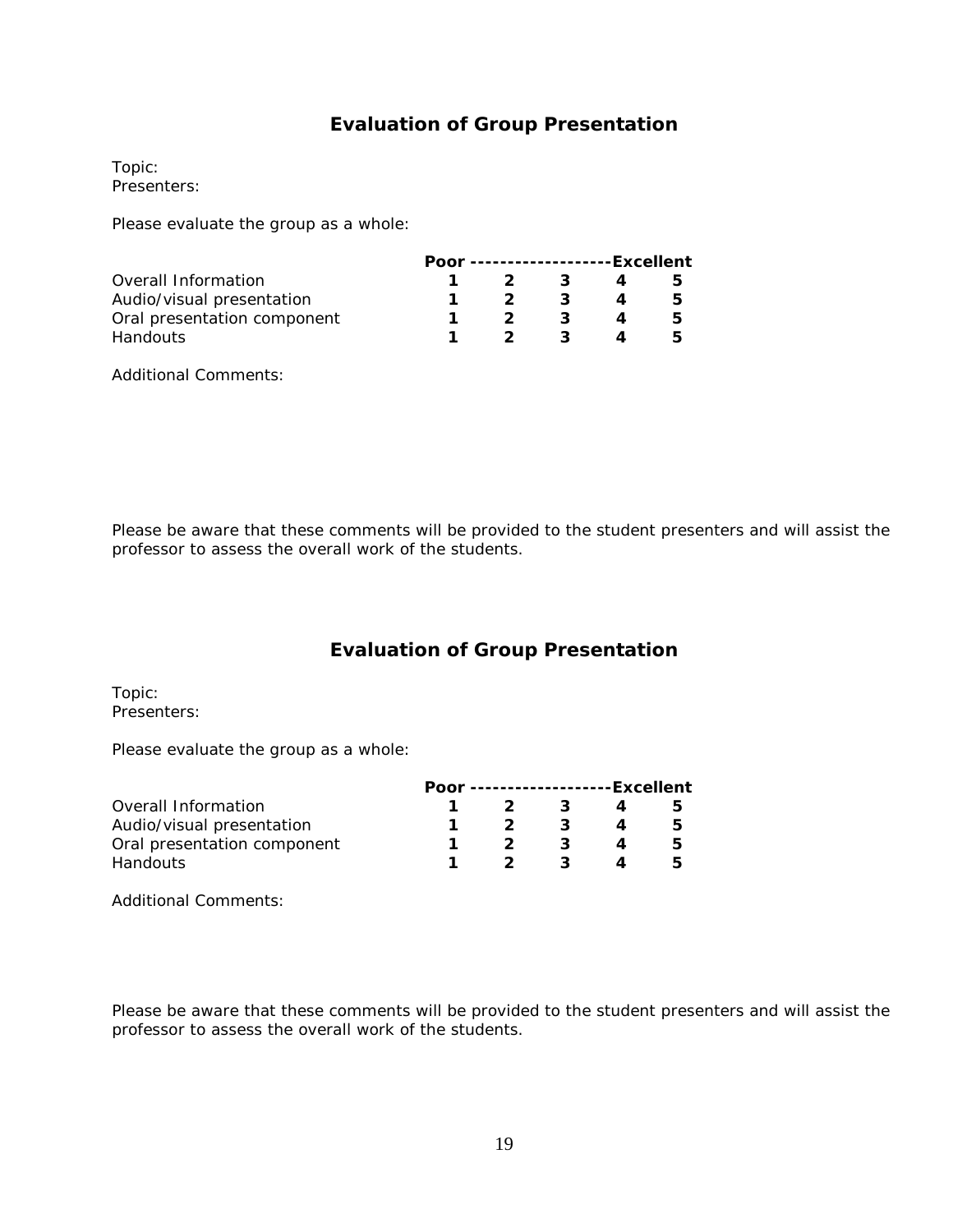# **INDIVIDUAL EVALUATION OF THE GROUP PROCESS**

Complete the following evaluation grid after project completion and presentation. Describe how the variable was effective or ineffective. For each item rank the group or individual's performance on the  $1 - 4$  scale. Do not give half grades, circle the whole number. Follow each score with brief comments that support your scoring. Be specific. Scale descriptors: *1: Did not occur* to *4: Fully met criteria for Effective Group Process*

| Variable                                                                     | <b>Circle one</b><br>number |                 |  | <b>Effective</b> | <b>Ineffective</b> |
|------------------------------------------------------------------------------|-----------------------------|-----------------|--|------------------|--------------------|
| Group Identity: Each<br>member works towards a<br>common goal.               |                             | $1 \t2 \t3 \t4$ |  |                  |                    |
| Cohesiveness: Positive<br>interactions aimed at<br>success.                  |                             | $1 \t2 \t3 \t4$ |  |                  |                    |
| Decision Making:<br>Consensus over vote or<br>leader decision maker.         |                             | $1 \t2 \t3 \t4$ |  |                  |                    |
| Leadership: Leader<br>defined, influences<br>others, there are<br>followers. |                             | $1 \t2 \t3 \t4$ |  |                  |                    |
| Power: Each given<br>authority & responsibility<br>to complete role.         |                             | $1 \t2 \t3 \t4$ |  |                  |                    |

Rank each member according to his or her level of participation/sense of responsibility. Support each score with specific comments. Scale descriptors: *1: Minimal to no participation/lacks sense of responsibility* to *4: Full participation & sense of responsibility*

| <b>Individual Members</b> | <b>Circle one</b><br>number | <b>Comments to support your score</b> |
|---------------------------|-----------------------------|---------------------------------------|
| <b>Self Evaluation</b>    | $1 \t2 \t3 \t4$             |                                       |
|                           | $1 \t2 \t3 \t4$             |                                       |
|                           | $1 \t2 \t3 \t4$             |                                       |
|                           | $1 \t2 \t3 \t4$             |                                       |
|                           | $1 \t2 \t3 \t4$             |                                       |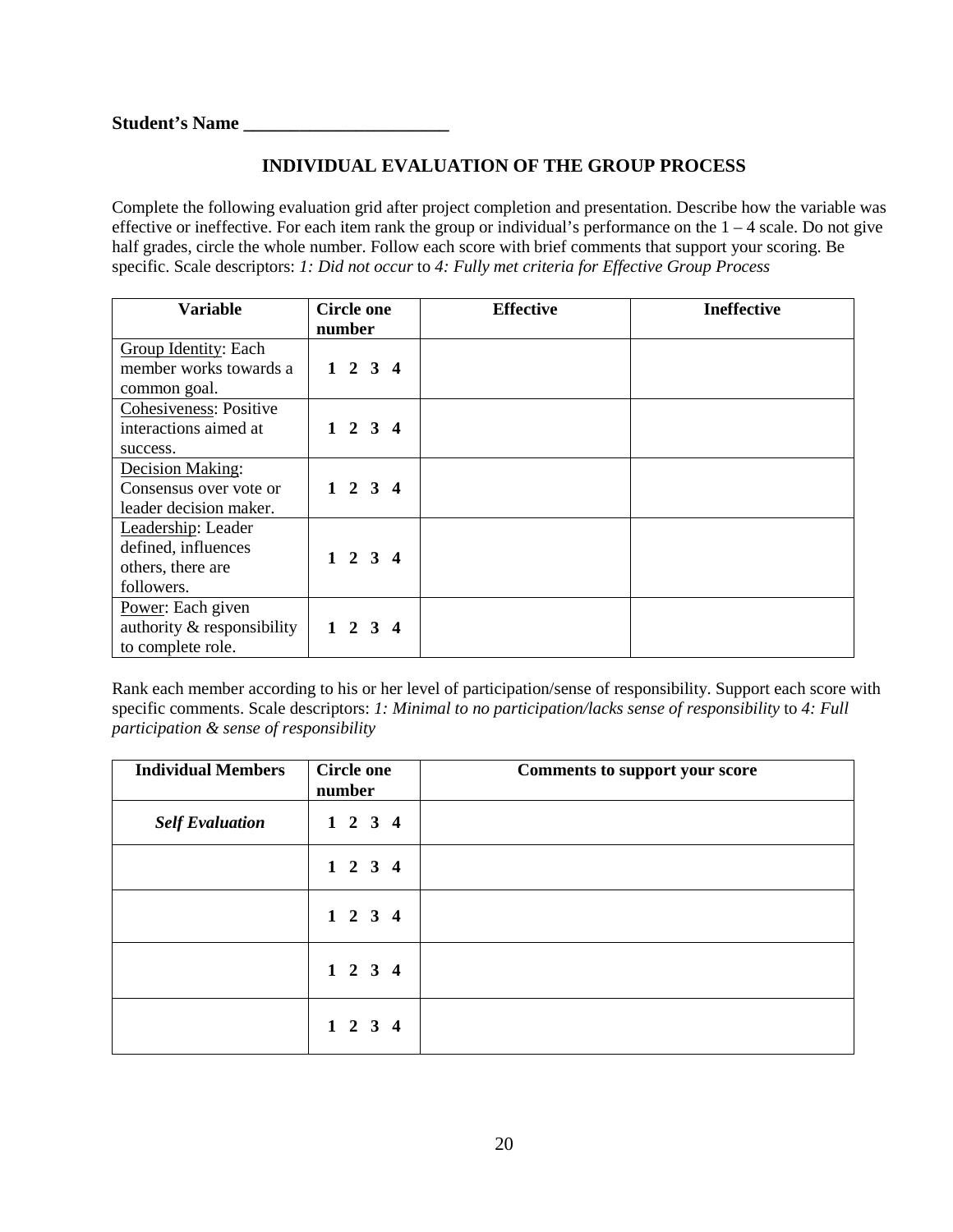## **TOPIC: Physiologic Changes of Pregnancy**

STUDENT LEARNING OUTCOMES: Upon completion of the class session and discussion, the student will be able to:

- 1. Describe the menstrual cycle in terms of the phases of the endometrial cycle, including hormones involved.
- 2. Describe the process of conception.
- 3. Calculate the expected date of confinement using Naegele's Rule.
- 4. Describe Obstetrical history utilizing the GTPAL system. Understand and apply definitions of GTPAL.
- 5. Discuss the impact of a pregnancy and/or a new member on the family unit.
- 6. Explain the physiologic changes occurring during pregnancy.
- 7. Identify the key differences in the presumptive, probable and positive signs of pregnancy.
- 8. List the common discomforts of pregnancy and associated physiological causes.
- 9. Select appropriate nursing interventions to reduce or relieve the common discomforts.
- 10. Correlate the relationship between fundal height and fetal growth.
- 11. Discuss common laboratory results and their meaning during pregnancy.

# RELATED STUDENT ACTIVITIES:

- 1. Textbook page 67-68, Chapters 13 & 15
- 2. Recommended: study guide chapters corresponding to text chapters.

# **TOPIC: Adolescent Health: Teen Pregnancy**

STUDENT LEARNING OUTCOMES: Upon completion of the class session and discussion, the student will be able to:

- Identify major indicators of adolescent health status.
- Discuss the societal costs of poor adolescent health status, teenage pregnancy and infant health.
- Explain some of the personal costs associated with early parenting for adolescents and their infants.

# RELATED STUDENT ACTIVITIES:

• Reading assignments: Stanhope & Lancaster, Ch. 35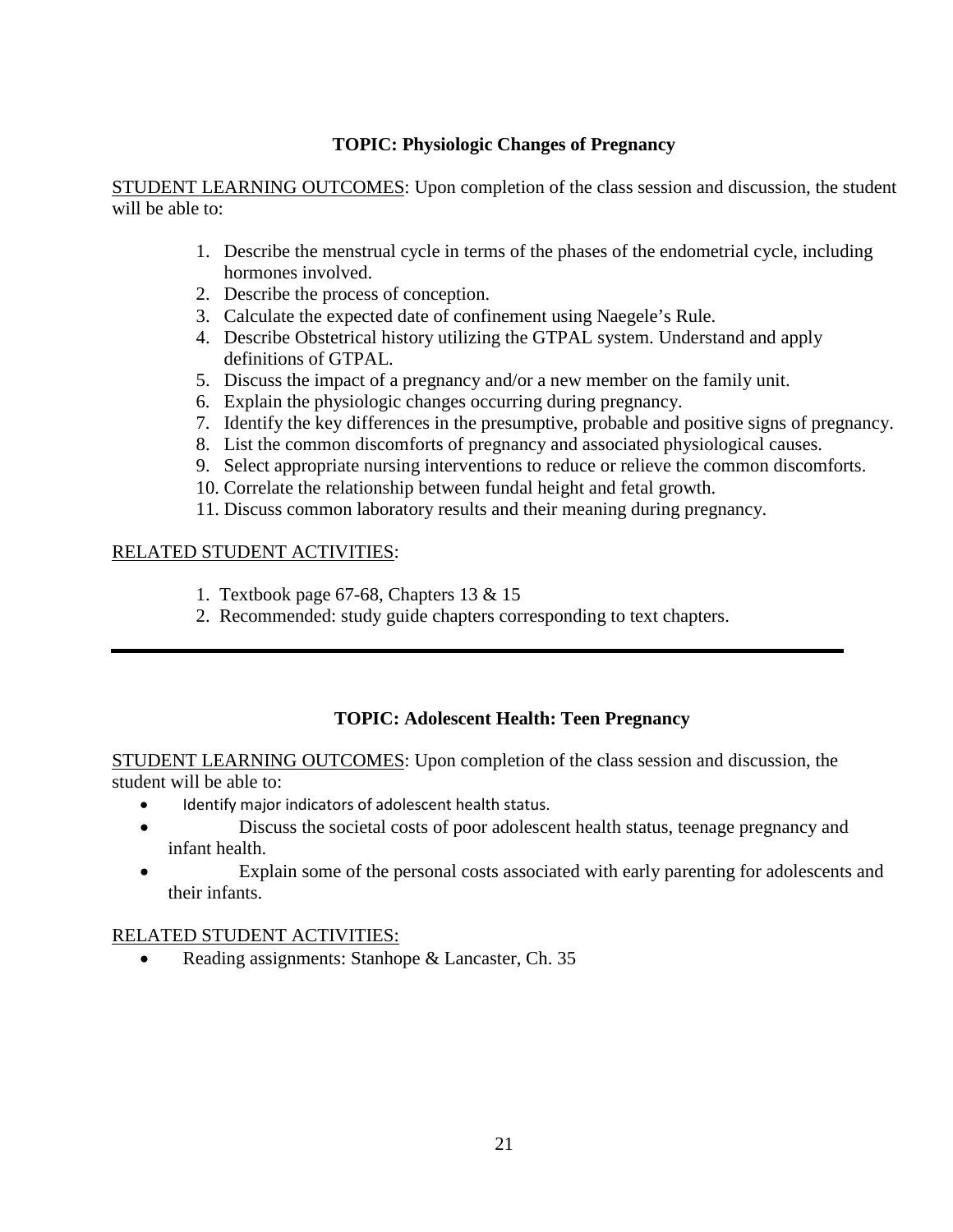### **TOPIC: Fetal Development & Newborn Transition**

STUDENT LEARNING OUTCOMES: Upon completion of the class session and discussion, the student will be able to:

- 1. Describe important milestones in the development of the embryo and fetus.
- 2. Describe the circulatory system changes that occur when the fetus becomes a neonate.
- 3. Identify nursing goals to facilitate the infant's transition to extrauterine life that might affect respiratory function.
- 4. Name the components of the Apgar score and their interpretation
- 5. Identify the implications of cold stress for the neonate and identify nursing interventions to facilitate maintenance of body temperature.
- 6. Identify mechanisms of heat loss in the neonate and explain the neonate's mechanism for maintaining body temperature.
- 7. Describe how to perform a physical and gestational assessment of the newborn.

- 1. Textbook Chapters 12, 23
- 2. Recommended: study guide chapters corresponding to text chapters.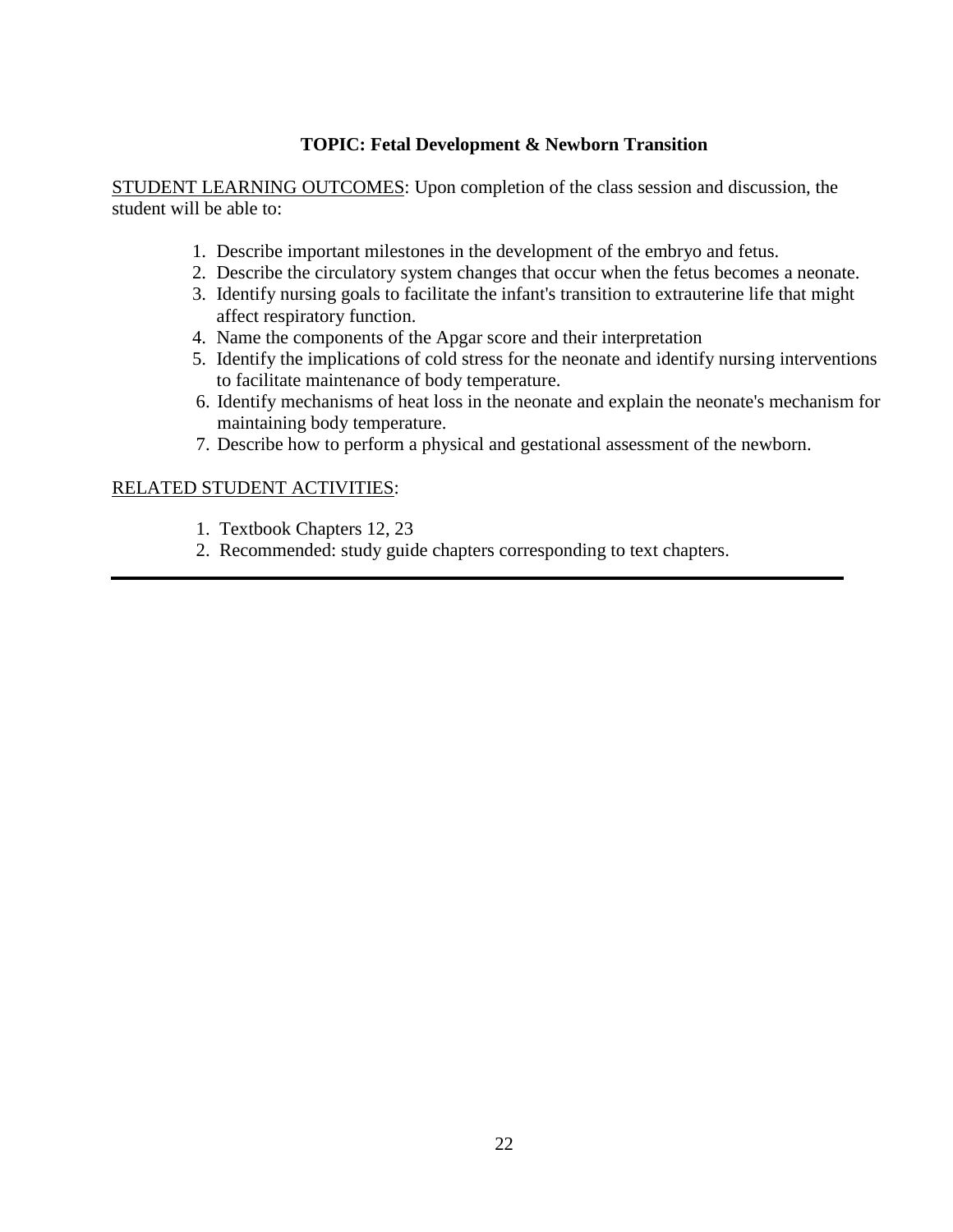## **TOPIC: Intrapartum Fetal Assessment**

STUDENT LEARNING OUTCOMES: Upon completion of the class session and discussion, the student will be able to:

- 1) Describe the normal nutritional needs of the pregnant and lactating woman.
- 2) Discuss the special nutritional needs of high-risk pregnant women.
- 3) Give examples of how to achieve the essential nutritional requirements of pregnancy.
- 4) Define the following FHR monitoring terminology:
	- a) baseline
	- b) baseline tachycardia
	- c) baseline bradycardia
	- d) variability
	- e) periodic FHR pattern
	- f) acceleration
	- g) decelerations: early, late, variable and prolonged
- 5) Explain the physiologic mechanisms creating changes in FHR patterns.
- 6) Identify and name basic FHR patterns.
- 7) Plan appropriate nursing interventions and evaluations based on assessment to maintain fetal well-being.
- 8) Describe the applicability and importance of the following procedures to the assessment of fetal well-being:
	- a) Fetal non-stress tests (NST)
	- b) Fetal stress tests (CST)
- 9) Identify the nurse's role in the care of clients undergoing fetal assessment procedures.
- 10) Describe the applicability and importance of the following procedures to the assessment of fetal well-being:
	- a) Ultrasound
	- b) Amniocentesis
	- c) Chorionic Villus sampling
	- d) Biophysical profile (BPP)

- 1. Textbook Chapters 18 & 26
- 2. Recommended: study guide chapters corresponding to text chapters.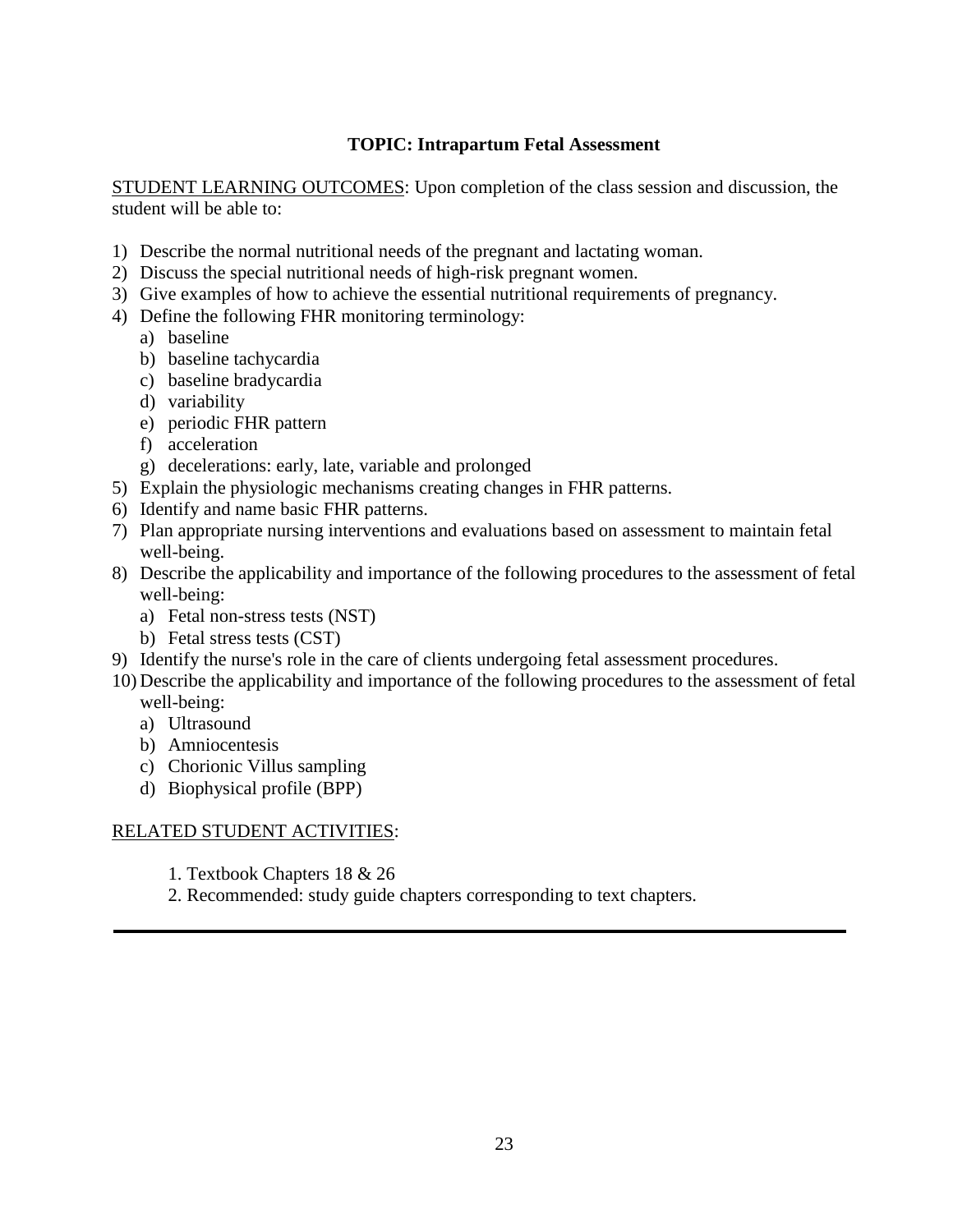## **TOPIC: The First Stage of Labor**

STUDENT LEARNING OUTCOMES: Upon completion of the class session and discussion, the student will be able to:

- 1. Describe the phases and average length of the first stage of labor.
- 2. Verbalize the changes that mark the beginning and end of the first stage of labor.
- 3. Identify the cardinal movements of labor when the baby is in the cephalic presentation.
- 4. Describe the physiology and properties of a uterine contraction.
- 5. Discuss current theories to explain the onset of labor.
- 6. Discuss the concepts in differentiation between "True" vs. "False" labor.
- 7. Describe characteristics of the P's of labor and how they relate to the progress of labor (or lack thereof).
- 8. Identify the types of presentations and explain potential problems of presentations other than vertex.
- 9. Explain the way in which fetal position is described.

### RELATED STUDENT ACTIVITIES:

1. Textbook Chapters 16

.

2. Recommended: study guide chapters corresponding to text chapters.

**TOPIC: The Second, Third and Fourth Stages of Labor**

STUDENT LEARNING OUTCOMES: Upon completion of the class session and discussion, the student will be able to:

- 1. Describe therapeutic nursing interventions to aid in adaptation during the first stage of labor.
- 2. Discuss cultural beliefs that might affect the display of discomfort.
- 3. Discuss two analgesic agents and nursing considerations for both.
- 4. Discuss three regional anesthetics that can be used at the time of delivery.
- 5. List teaching needs and nursing implications when an epidural is administered.
- 6. Explain the major differences between a spinal and an epidural.
- 7. Describe the major purpose and average length of the second stage of labor and the changes that mark the beginning and end of this stage of labor.
- 8. Describe the nursing priorities during the second stage of labor.
- 9. Describe the effects, rationales and side effects of oxytocic agents used in the  $3<sup>rd</sup>$  stage of labor. Include expectant and active management of the third stage.
- 10. Plan nursing strategies to promote physiologic adaptation in the 3<sup>rd</sup> stage of labor.

- 1. Textbook Chapters 17 & pages 378 384
- 2. Recommended: study guide chapters corresponding to text chapters.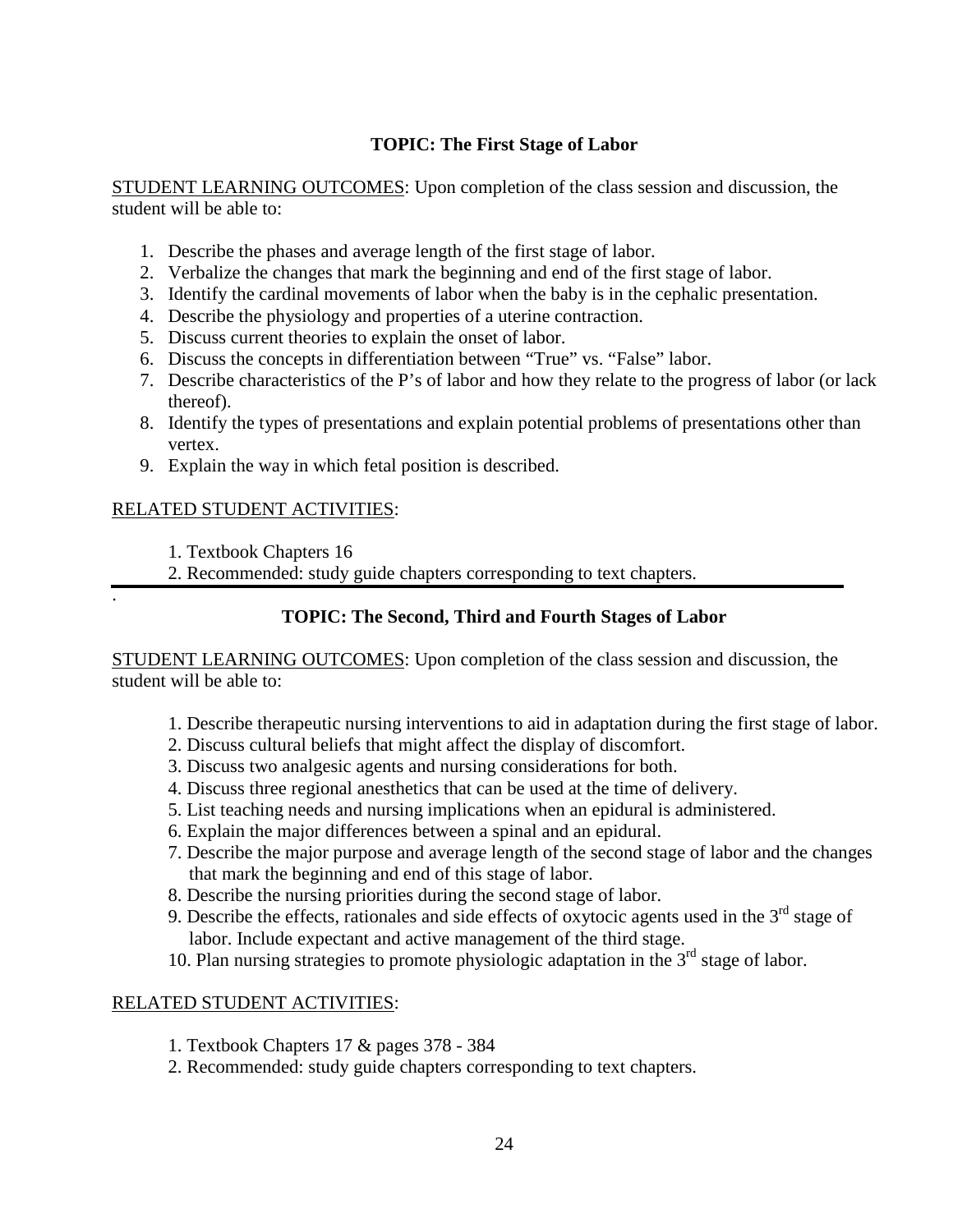### **TOPIC: The Normal & Complicated Postpartum**

STUDENT LEARNING OUTCOMES: Upon completion of the class session and discussion, the student will be able to:

- 1. Describe the components of the postpartum maternal and infant assessments during the immediate postpartum periods; including the frequency, normal findings and variations in the normal.
- 2. Explain the rationale for nursing assessments (BUBBLEE) and interventions in the postpartum period for both mother and infant.
- 3. Discuss risk factors, signs/symptoms and interventions for postpartum blues and depression, and be able to differentiate between the two.
- 4. Describe the following possible infections or medical complications that may occur during the postpartum period and give at-risk populations:
	- 4.1 Thrombophlebitis, DVT or SVT
	- 4.2 Postpartum Endometritis
	- 4.3 UTI or Cystitis
	- 4.4 Postpartum Hemorrhage
	- 4.5 Mastitis
	- 4.6 DIC

### RELATED STUDENT ACTIVITIES:

- 1. Textbook Chapters 20, 21 &34
- 2. Recommended: study guide chapters corresponding to text chapters.

### **TOPIC: Diabetes in Pregnancy & Hyperemesis**

STUDENT LEARNING OUTCOMES: Upon completion of the class session and discussion, the student will be able to:

- 1. Identify maladaptive physiologic changes that are characteristic of gestational diabetes.
- 2. Describe principles of administration of medications prescribed for clients with gestational diabetes.
- 3. Identify nursing strategies for the care of clients experiencing gestational diabetes.
- 4. Identify and describe the physiologic changes & nursing implications of pre-existing diabetes on pregnancy.
- 5. Identify common lab data and tests for diagnosis and treatment of diabetes in pregnancy.
- 6. Analyze the consequences of diabetes on the fetus and newborn & nursing implications.
- 7. Discuss the impact of Hyperemesis on the mother, fetus and family.

- 1. Textbook pages 701 706
- 2. Recommended: study guide chapter corresponding to text chapter.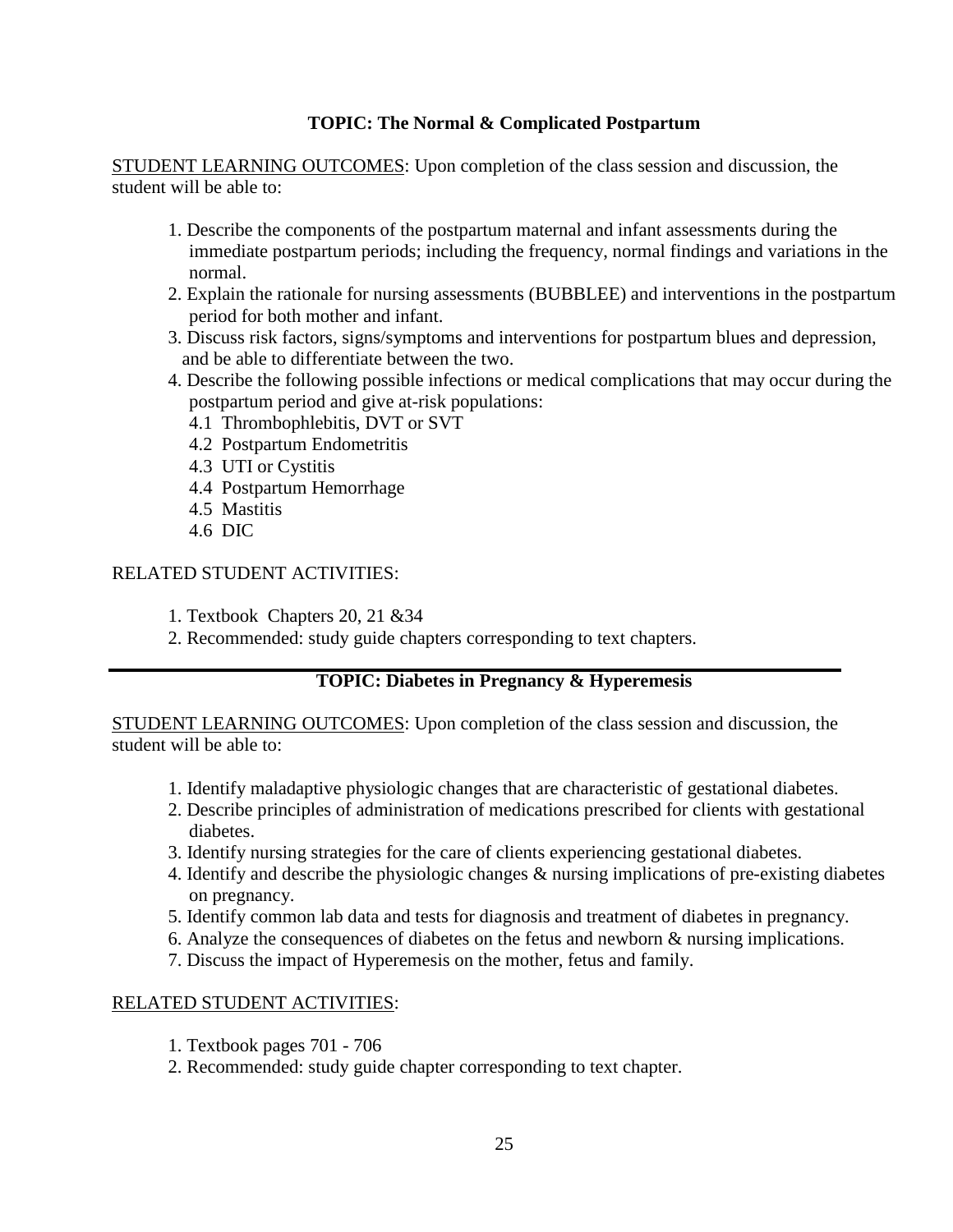### **TOPIC: Hypertensive Disorders of Pregnancy**

STUDENT LEARNING OUTCOMES: Upon completion of the class session and discussion, the student will be able to:

- 1. Differentiate the defining characteristics of gestational hypertension, preeclampsia and eclampsia, and chronic hypertension.
- 2. Identify the risk factors for developing preeclampsia.
- 3. Describe the pathophysiology of preeclampsia.
- 4. Evaluate the maternal, fetal and newborn morbidity and mortality attributable to the hypertensive disorders of pregnancy.
- 5. Identify assessment techniques for preeclampsia.
- 6. Differentiate between the management of the woman with mild vs. severe preeclampsia.
- 7. Describe HELLP syndrome, including appropriate nursing actions.
- 8. Evaluate the use of anticonvulsant and antihypertensive medications.

### RELATED STUDENT ACTIVITIES:

- 1. Textbook Chapter 27
- 2. Recommended: study guide chapter corresponding to text chapter.

### **TOPIC: Labor & Birth Complications & Placental Abnormalities**

STUDENT LEARNING OUTCOMES: Upon completion of the class session and discussion, the student will be able to:

- 1. Differentiate between preterm birth and low birth weight.
- 2. Identify the physiological changes that are characteristic of, and risk factors for, preterm labor.
- 3. Describe the principles of administration of medications prescribed for clients with preterm labor, including tocolytics and glucocorticoids
- 4. Analyze the consequences of preterm labor on the fetus and newborn.
- 5. Describe the etiology, signs and symptoms, and consequences for the mother and fetus of the following conditions of the placenta and/or umbilical cord:
	- 5.1 Placenta Previa
	- 5.2 Abruptio Placenta
	- 5.3 Placenta Accreta, Increta and Percreta
	- 5.4 Prolapsed Umbilical Cord
- 6. Summarize the nursing care management for a trial of labor, the induction and augmentation of labor, assisted vaginal delivery and vaginal birth after cesarean.

- 1. Textbook Chapters 28 & 33
- 2. Recommended: study guide chapters corresponding to text chapters each week.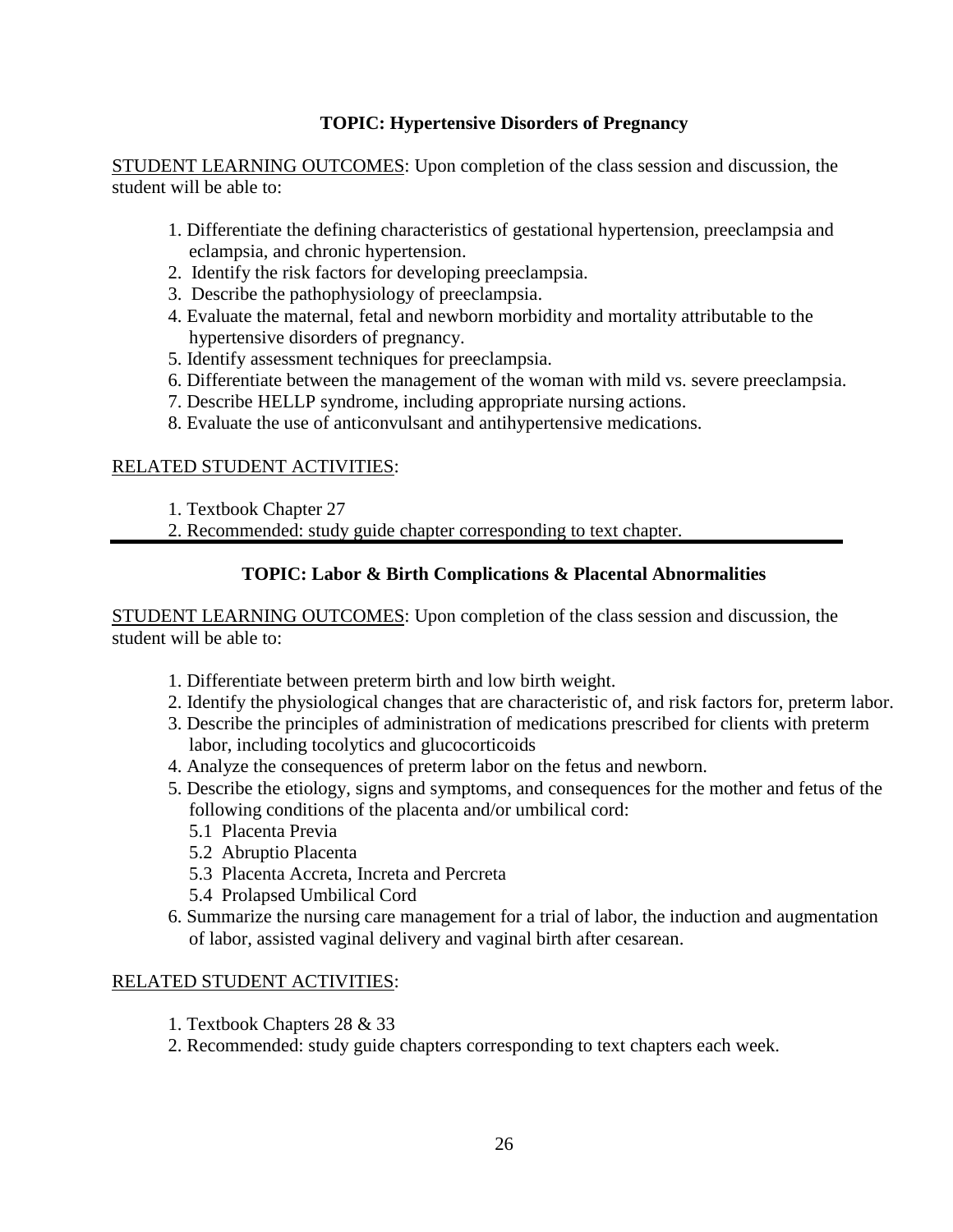### **TOPIC: The High Risk Neonate**

STUDENT LEARNING OUTCOMES: Upon completion of the class session and discussion, the student will be able to:

- 1. Compare and contrast the definitions and characteristics of preterm, near-term, term, postterm, and post-mature neonates, as well as LGA, AGA & SGA
- 2. Discuss respiratory distress syndrome and the approach to treatment.
- 3. Identify risk factors that predispose preterm infants to retinopathy of prematurity and Chronic Lung Disease (CLD) and the assessments, nursing implications, treatments for the issues.
- 4. Describe meconium aspiration syndrome & nursing implications.
- 5. Examine the psychosocial & spiritual needs of parents with infants at risk due to their gestational age and birth weight.
- 6. Discuss the pathophysiology of hyperbilirubinemia, its treatment & nursing implications.
- 7. Describe common congenital abnormalities and identify nursing care priorities for each anomaly.
- 8. Discuss discharge planning and home care for high-risk newborns and their families.

### RELATED STUDENT ACTIVITIES:

- 1. Textbook Chapters 35, 36 & 37
- 2. Recommended: study guide chapters corresponding to text chapters each week.

### **TOPIC: Ethical Issues in Obstetrical Nursing**

STUDENT LEARNING OUTCOMES: Upon completion of the class session and discussion, the student will be able to:

- 1. Develop an awareness of ethical issues that confront a childbearing family.
- 2. Formulate their personal views related to the ethical issues involved in the childbearing process.
- 3. Identify specific issues related to ethical issues in the childbearing years, including but not limited to: elective abortion, human cloning, stem cell research, mandatory sterilization, sexselection and fetal rights.

- 1. Textbook pages 8-16 & Chapter 3
- 2. Come to class ready to discuss those topics specified review ahead of time.